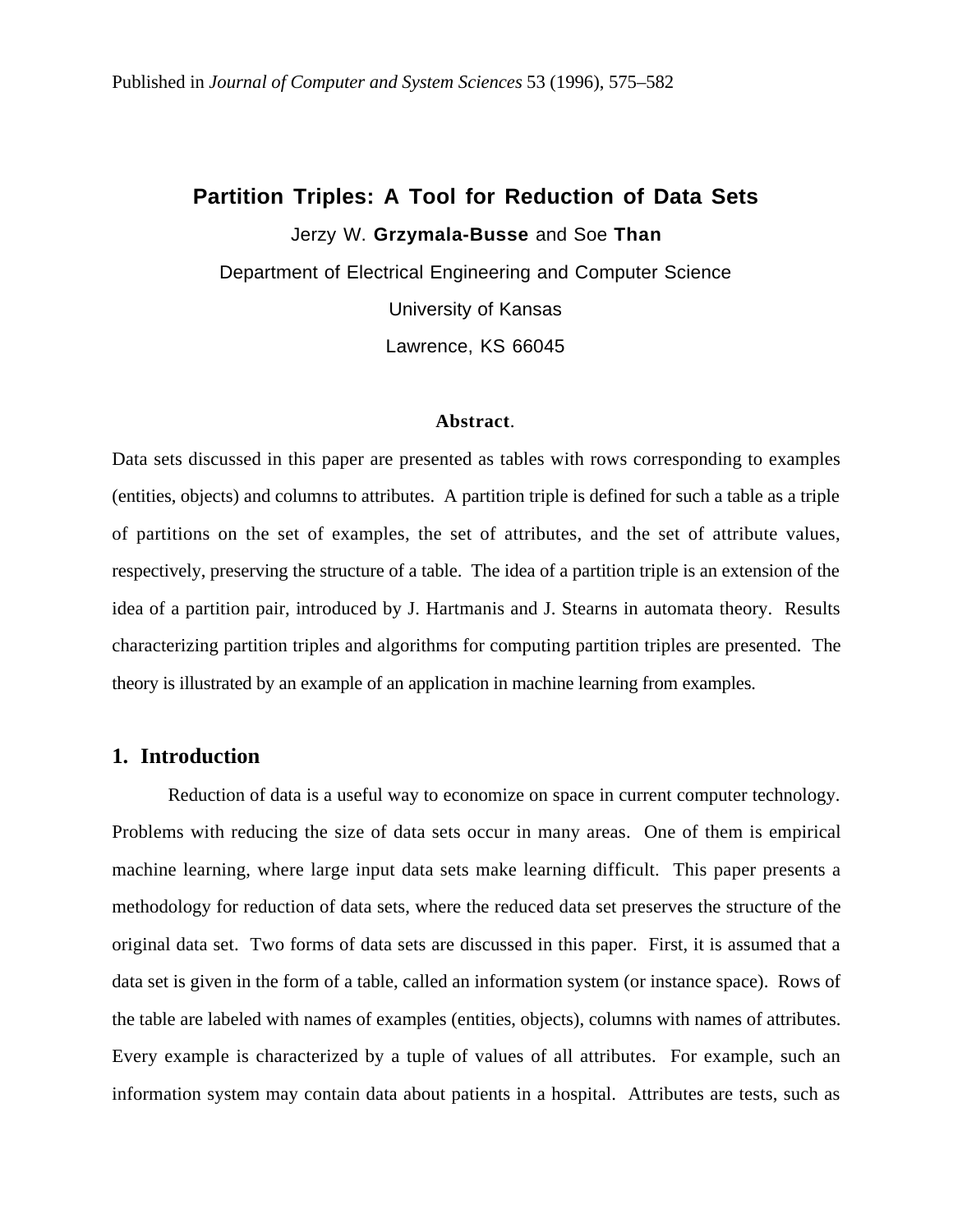surface temperature, diastolic blood pressure, systolic blood pressure, etc. A row of the table represents a patient, characterized by a tuple of values of all tests.

The second form of a data set discussed in this paper is a decision table. A decision table is defined the same way as an information system, except that the table contains an additional column called a decision. Every example is additionally characterized by a value of the decision. A decision value is usually determined by an expert. For example, a decision table may contain hospital patient data, where a patient is characterized as being healthy or sick with some disease by an expert—a physician. This form of input data is common, e.g., for machine learning from examples.

The following problem is addressed in this paper: How to reduce the original data set to a smaller data set (containing fewer examples, attributes, and attribute values). At the same time, the smaller data set should preserve the structure of the original data set.

The proposed method of reduction of data sets is based on the idea of a partition triple, i.e., a triple of three partitions: on the set of examples, attributes, and attribute values. Every such partition clusters elements (examples, attributes, and attribute values) into blocks of elements. Additionally, examples, attributes, and attribute values are reduced into corresponding blocks in such a way that in the reduced table, where examples, attributes and attribute values are replaced by corresponding blocks, the block containing *v* is a value of the attribute block containing *a* for the example block containing *x* if and only if *v* is a value of attribute *a* for example *x* in the original table. This way the blocks of examples and attributes are transformed into blocks of attribute values in the same way that their members are transformed in the original table.

Also, a triple algebra theory, which is a basic algebraic structure for partition triples, is developed. An algorithm for computing partition triples is presented as well.

The idea of a partition triple is an extension of the idea of a partition pair, introduced by J. Hartmanis and R. Stearns in automata theory [5]. The special case of a partition triple was studied in [1]. Some preliminary results on partition triples were presented in [3, 4].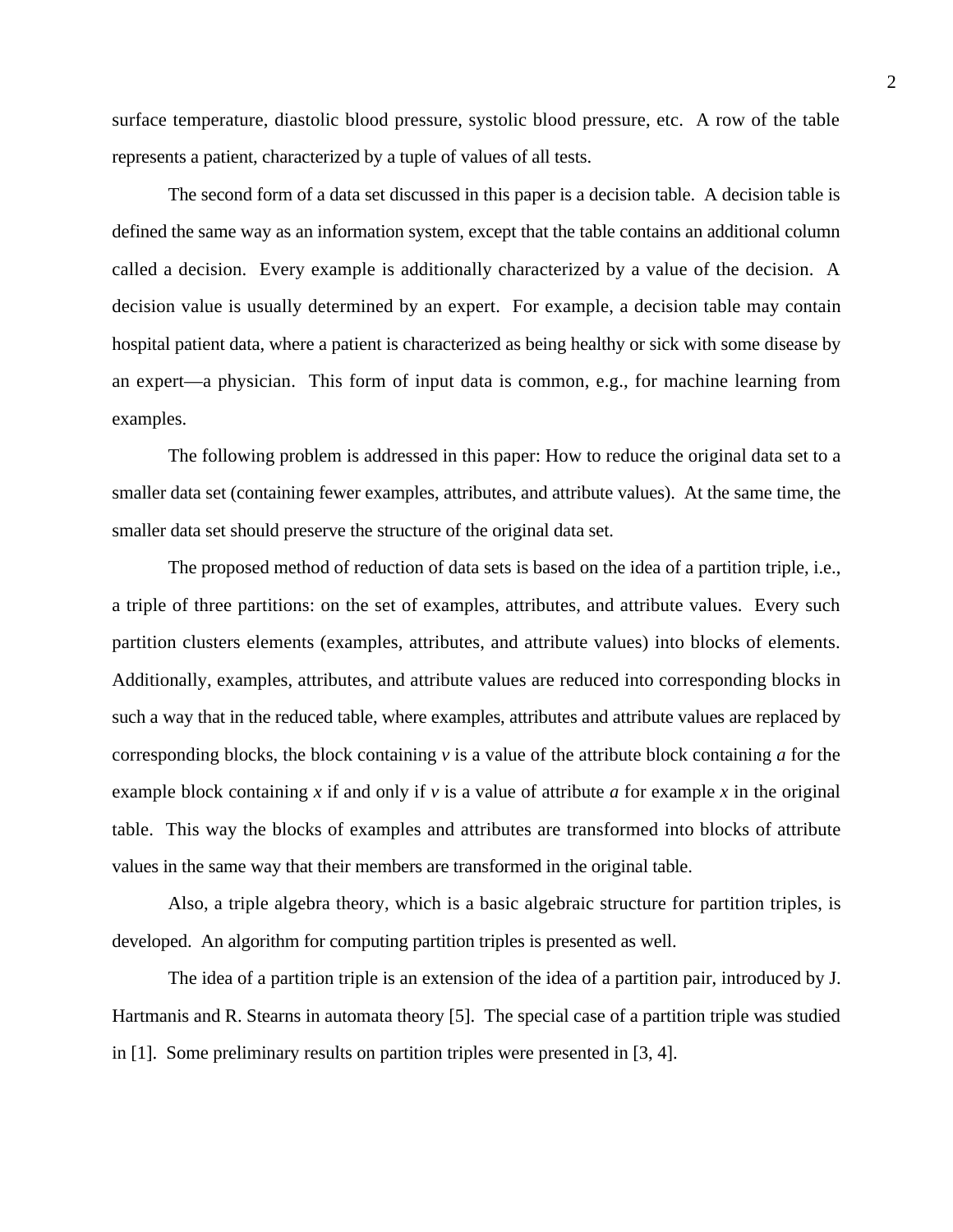The theory of partition triples has many potential applications. One of the most obvious is relational data bases. Another application, machine learning from examples, is briefly illustrated in this paper. In this domain the input data sets are presented as decision tables. Large input data sets, representing examples, make learning difficult. This paper includes an example showing how partition triples may be used for inducing simpler rules from examples. The induced rule set represents the same knowledge as the rule set induced from the original data set.

#### **2. Preliminary Definitions**

Originally we will assume that the data are collected in the table, called an *information system*, and defined as follows [8, 9]. The information system *S* is a fourtuple (*E*, *A*, *V*, ρ), where

*E* is a finite nonempty set of *examples*,

*A* is a finite nonempty set of *attributes*,

*V* is a finite nonempty set of *attribute values*,

and  $\rho$  is a function,  $\rho: E \times A \rightarrow V$ .

An example of such an information system is presented in Table 1.

Let *X* be a nonempty finite set. A *partition*  $\pi$  on *X* is a family of disjoint subsets of *X* whose set union is *X*. Elements of partition  $\pi$  will be called *blocks* of  $\pi$ . If elements *x* and *y* are both members of the same block of  $\pi$ , it will be denoted by  $x \equiv y(\pi)$ . There are two trivial partitions  $0_X$  and  $1_X$ , where  $0_X$  is the partition on *X* in which all blocks are one-element subsets of *X* and  $1_X$  is the partition on *X* which contains only one block.

If π and τ are partitions on *X*, then the product of π and τ, denoted by  $\pi \cdot \tau$ , is a partition on *X* such that  $x \equiv y (\pi \cdot \tau)$  if and only if  $x \equiv y (\pi)$  and  $x \equiv y (\tau)$ . The sum of  $\pi$  and  $\tau$ , denoted by  $\pi + \tau$ , is a partition on *X* such that  $x \equiv y (\pi + \tau)$  if and only if there exists a sequence  $x = x_1$ , *x*<sub>2</sub>,..., *x<sub>n</sub>* = *y* of elements of *X* such that  $x_i = x_{i+1}(\pi)$  or  $x_i = x_{i+1}(\pi)$  for  $i = 1, 2,..., n - 1$ .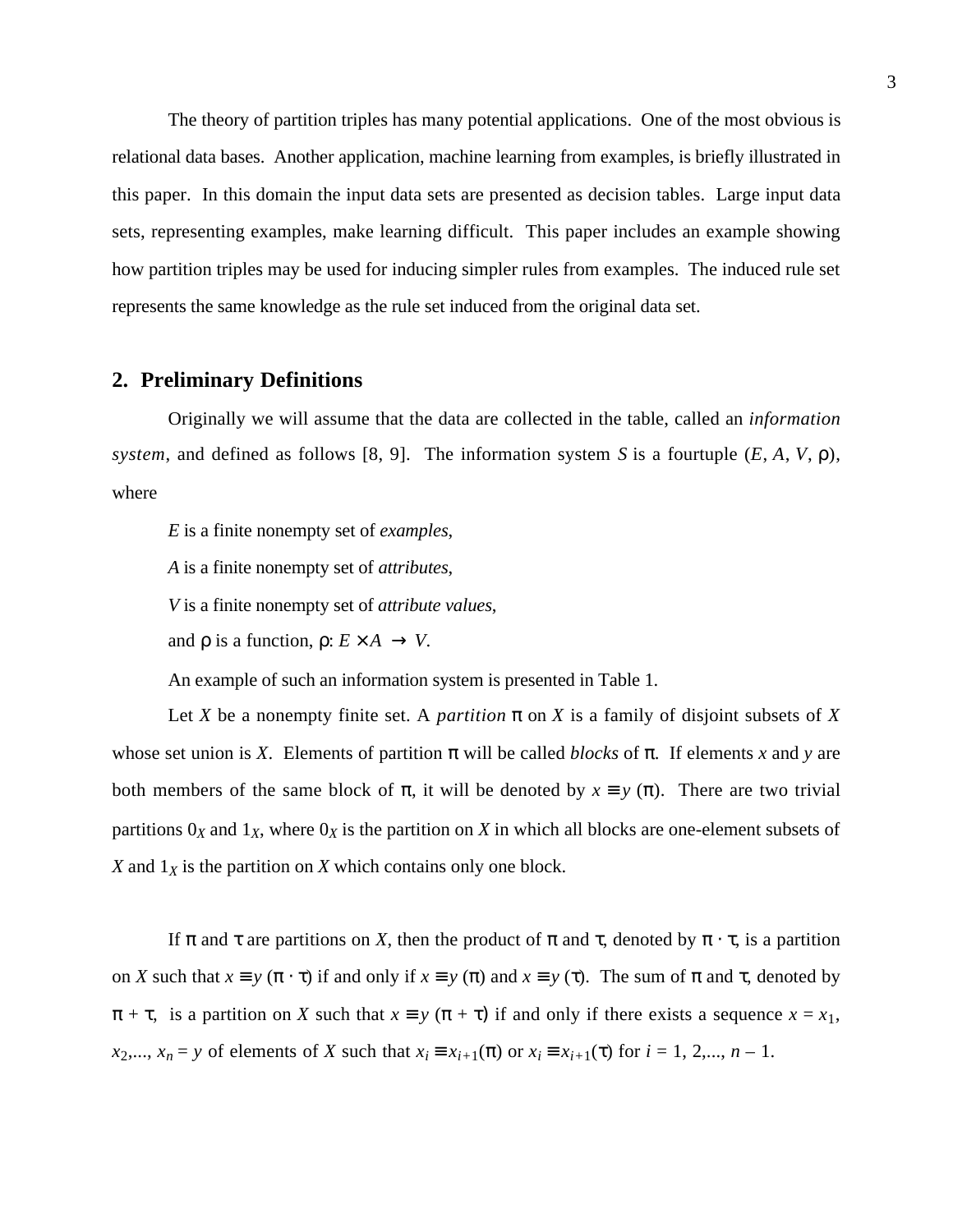A partition  $\pi$  is said to be smaller than or equal to another partition  $\tau$ , denoted by  $\pi \leq \tau$ , if and only if for every block *B* of  $\pi$  there exists a block *B'* of  $\tau$  such that  $B \subset B'$ . Obviously, the product of  $\pi$  and  $\tau$  may be defined as the greatest lower bound (g. l. b.) of  $\pi$  and  $\tau$ , and the sum of  $\pi$  and  $\tau$  may be defined as the least upper bound (l. u. b.) of  $\pi$  and  $\tau$ , see, e.g., [5].

## **3. Partition Triples and MMm triples**

The idea presented here of reduction data, in its special case, was originally developed in automata theory, under the name of partition pairs, see e.g. [5]. Later on this idea, extended to input data of machine learning systems, was presented in [1]. In this paper the idea of a partition triple from [1] is generalized. In [1], in any triple of partitions, the partition on the set of all attributes was constant. Some preliminary results were discussed in [3, 4].

**Definition.** For a  $(E, A, V, \rho)$ , let  $\pi$  be a partition on *E*, let  $\tau$  be a partition on *A*, and let  $\lambda$  be a partition on *V*. A *partition triple* on an information system  $S = (E, A, V, \rho)$  is an ordered triple of partitions  $(\pi, \tau, \lambda)$  such that for all  $x, y \in E$  and  $a, b \in A$ 

 $x \equiv y(\pi)$  and  $a \equiv b(\tau)$  implies that  $\rho(x, a) \equiv \rho(y, b)(\lambda)$ .

The set of all partition triples on *S* will be denoted by *L*(*S*).

#### Table 1

|       | a <sub>1</sub> | a <sub>2</sub> | aз | a4 |
|-------|----------------|----------------|----|----|
| $x_1$ |                | ი              | 2  | 2  |
| $x_2$ | C              | 1              | 2  | 2  |
| $x_3$ |                | 1              | 2  | 3  |
| $x_4$ |                | 1              | 3  | 3  |
| $X_5$ |                | З              |    |    |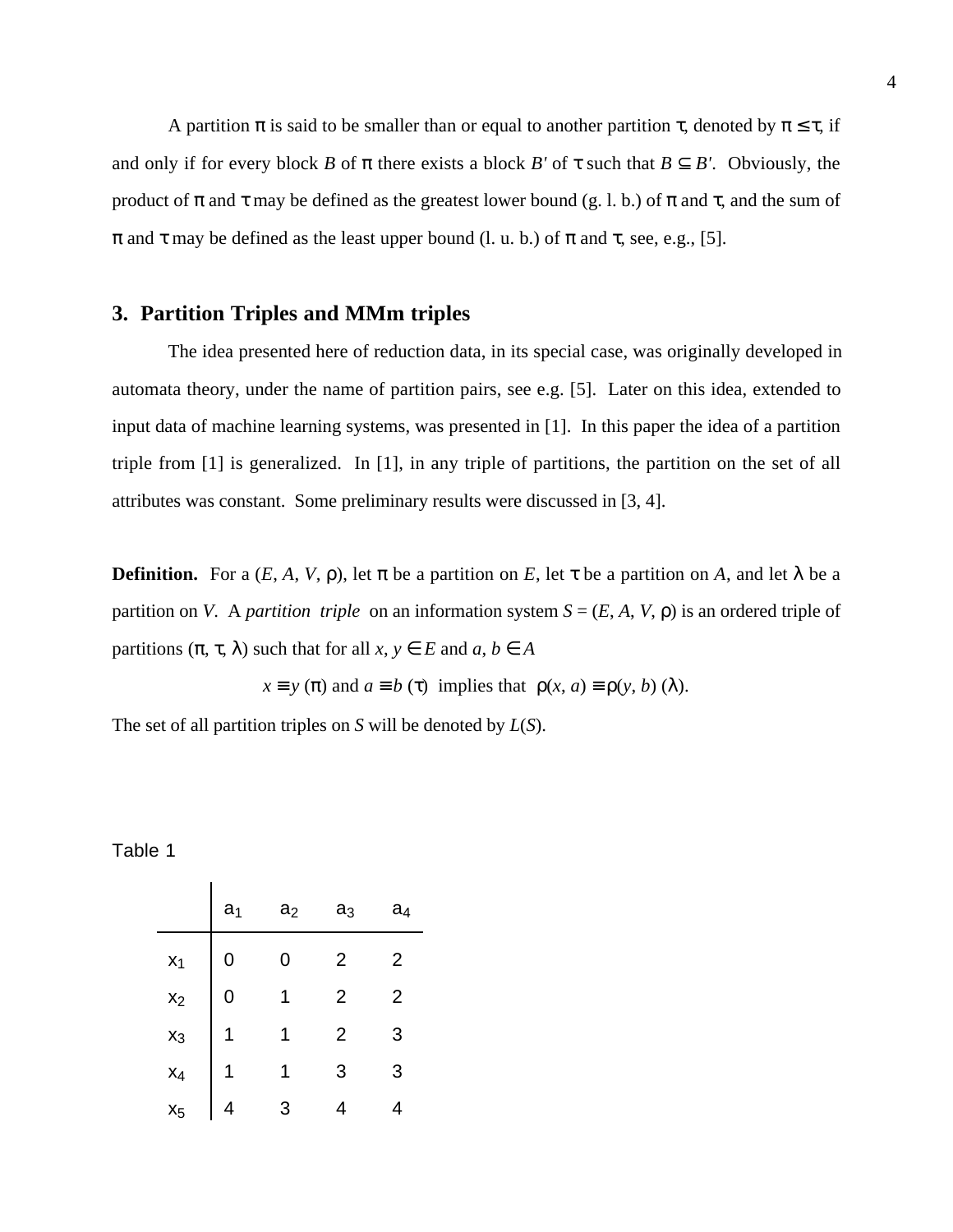**Definition**. Let  $(\pi, \tau, \lambda)$  be a partition triple on an information system  $S = (E, A, V, \rho)$ . The ( $\pi$ ,  $\tau$ ,  $\lambda$ )-*image* of *S* is the information system ( $\pi$ ,  $\tau$ ,  $\lambda$ ,  $\rho$ ) such that for all  $B_{\pi} \in \pi$ ,  $B_{\tau} \in \tau$ , and *B*λ ∈ λ

$$
\rho'(B_{\pi}, B_{\tau}) = B_{\lambda} \text{ if } \rho(x, a) = v,
$$

where *x*, *a*, and *v* are arbitrary members of  $B_\pi$ ,  $B_\tau$ , and  $B_\lambda$ , respectively.

An example of a partition triple of the information system from Table 1 is

 $({\{x_1, x_2\}, \{x_3, x_4\}, \{x_5\}\}, {\{a_1\}, \{a_2\}, \{a_3, a_4\}\}, {\{0, 1\}, \{2, 3\}, \{4\}\}).$ 

The  $(\pi, \tau, \lambda)$ -image of *S* from Table 1 is presented in Table 2.

**Lemma 3.1**. Let  $(π, τ, λ)$  and  $(π', τ', λ')$  be partition triples on  $S = (E, A, V, ρ)$ , then

(i)  $(\pi \cdot \pi', \tau \cdot \tau', \lambda \cdot \lambda')$ 

and

(ii) 
$$
(\pi + \pi', \tau + \tau', \lambda + \lambda')
$$

are also partition triples on  $S = (E, A, V, \rho)$ .

**Proof**. Let  $x, y \in E$  and  $a, b \in A$ .

(i)  $x \equiv y (\pi \cdot \pi')$  and  $a \equiv b (\tau \cdot \tau')$  implies  $x \equiv y (\pi), x \equiv y (\pi'), a \equiv b (\tau)$ , and  $a \equiv b (\tau')$ . Since  $(\pi, \tau, \lambda)$  and  $(\pi', \tau', \lambda')$  are partition triples on *S*,  $\rho(x, a) \equiv \rho(y, b)$  ( $\lambda$ ),  $\rho(x, a) \equiv$  $\rho(y, b)$  ( $\lambda'$ ), i.e.,  $\rho(x, a) \equiv \rho(y, b)$  ( $\lambda \cdot \lambda'$ ). Therefore  $(\pi \cdot \pi', \tau \cdot \tau', \lambda \cdot \lambda')$  is a partition triple on *S*.

(ii) Without loss of generality let us assume that  $x \equiv y (\pi + \pi')$  implies that there exists a

| abie |  |  |
|------|--|--|
|------|--|--|

|                |                | ${a_1}$ ${a_2}$ ${a_3, a_4}$ |
|----------------|----------------|------------------------------|
| $\{x_1, x_2\}$ |                | ${0, 1} {0, 1} {2, 3}$       |
| $\{x_3, x_4\}$ |                | ${0, 1} {0, 1} {2, 3}$       |
| $\{x_5\}$      | ${4}$ ${2, 3}$ | $\{4\}$                      |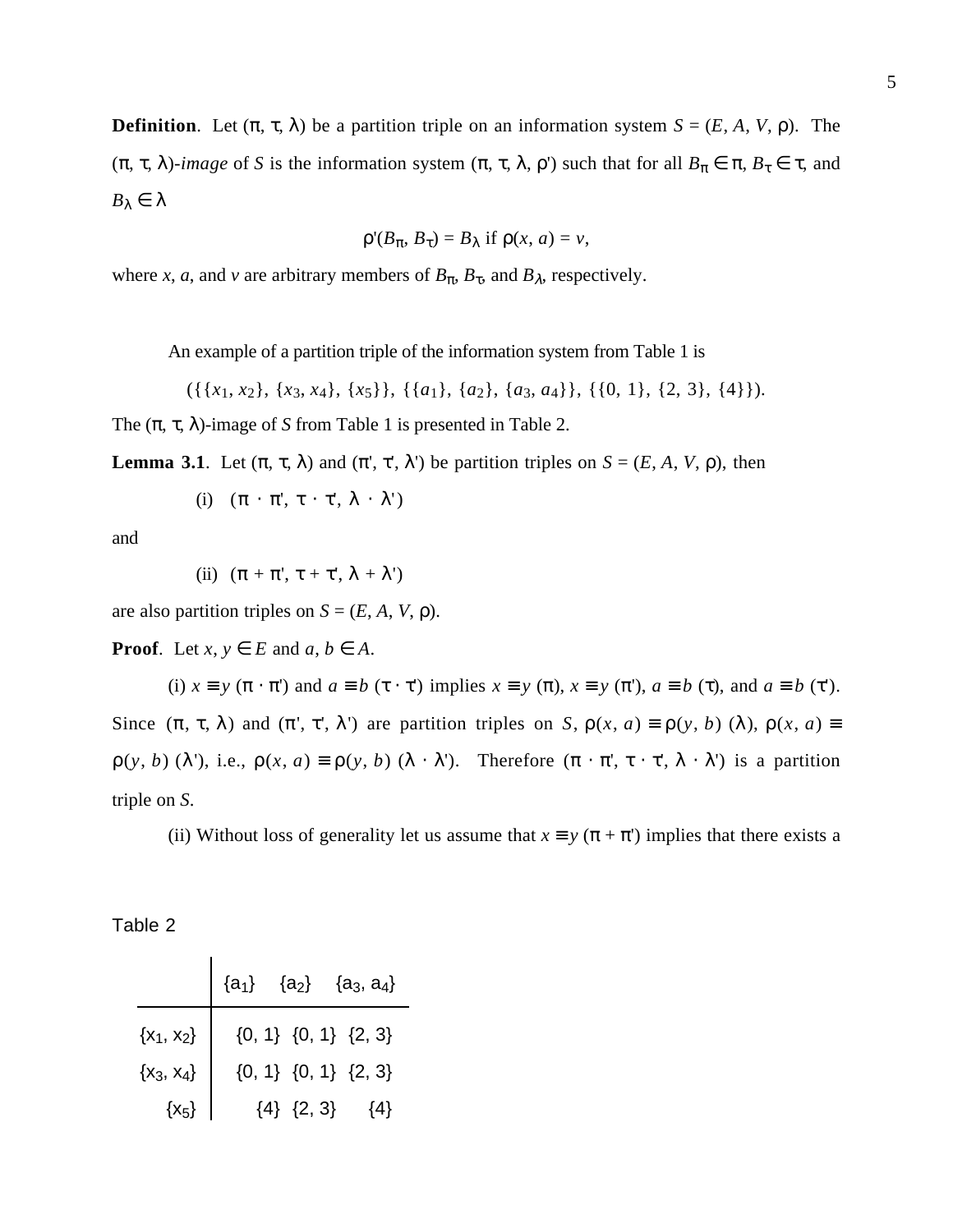sequence  $x = x_0, x_1, x_2, ..., x_n = y$  such that  $x_i \equiv x_{i+1} (\pi)$  for even *i* and  $x_i \equiv x_{i+1} (\pi)$  for odd *i*, where  $i \in \{0, 1, ..., n-1\}$  and  $a \equiv b(\tau + \tau)$  implies that there exists a sequence  $a = a_0, a_1, a_2$ , ...,  $a_m = b$  such that  $a_j \equiv a_{j+1}$  (τ) for even *j* and  $a_j \equiv a_{j+1}$  (τ) for odd *j*, where  $j \in \{0, 1, ..., m - 1\}$ 1}. As  $(\pi, \tau, \lambda)$  and  $(\pi', \tau', \lambda')$  are partition triples on *S*,  $\rho(x_i, a_0) \equiv \rho(x_{i+1}, a_0)$  ( $\lambda$ ), for even *i*, and  $\rho(x_i, a_0) \equiv \rho(x_{i+1}, a_0)$  ( $\lambda$ '), for odd *i*. Therefore  $\rho(x_0, a_0) \equiv \rho(x_n, a_0)$  ( $\lambda + \lambda$ '), i.e.,  $\rho(x, a) \equiv$  $\rho(y, a)$  ( $\lambda + \lambda'$ ). As  $(\pi, \tau, \lambda)$  and  $(\pi', \tau', \lambda')$  are partition triples on *S*,  $\rho(y, a_i) \equiv \rho(y, a_{i+1})$  ( $\lambda$ ), for even *j*, and  $\rho(y, a_i) \equiv \rho(y, a_{i+1})$  ( $\lambda$ '), for odd *j*. Therefore  $\rho(y, a_0) \equiv \rho(y, a_m)$  ( $\lambda + \lambda$ '), i.e.,  $\rho(y, a) \equiv \rho(y, b) (\lambda + \lambda')$ . So,  $\rho(x, a) \equiv \rho(y, a) \equiv \rho(y, b) (\lambda + \lambda')$ , i.e.,  $(\pi + \pi', \tau + \tau', \lambda + \tau')$ λ') is a partition triple on *S*.

**Lemma 3.2.** For any partition π on *E*, for any partition τ on *A*, and for any partition λ on *V*,  $(\pi, \tau, 1_V)$  and  $(0_E, 0_A, \lambda)$  are partition triples on *S*.

**Proof**. Let π be any partition on *E*, and τ be any partition on *A*. Let *x* and *y* be any elements of *E* such that  $x \equiv y(\pi)$  and *a* and *b* be any elements of *A* such that  $a \equiv b(\tau)$ . Then  $p(x, a) \equiv p(y, b)$ (1*v*) because the partition 1<sub>V</sub> has only one block which is the whole set *V*. Therefore,  $(\pi, \tau, 1_V)$  is a partition triple on *S*.

Let  $\lambda$  be any partition on *V*. Let *x* and *y* be any elements of *E* such that  $x \equiv y(0_E)$  and *a* and *b* be any elements of *A* such that  $a \equiv b$  (0<sub>*A*</sub>). Since each block of partitions 0<sub>*E*</sub> and 0<sub>*A*</sub> contains only one element,  $x = y$  and  $a = b$ . Therefore,  $\rho(x, a) = \rho(y, b)$ , i.e.,  $\rho(x, a)$  and  $\rho(y, b)$  are identical element in *V*, and hence they are in the same block of any partition on *V*, i.e.,  $\rho(x, a) =$  $\rho(y, b)$  ( $\lambda$ ). Therefore,  $(0_E, 0_A, \lambda)$  is a partition triple on *S*.

**Lemma 3.3.** The set  $L(S)$  of all partition triples on  $S = (E, A, V, \rho)$  is a lattice.

**Proof.** The proof follows directly from Lemma 3.1.

**Definitions.** For a given partition  $\pi$  on *E*, the minimal partition  $\lambda$  on *V* such that  $(\pi, 0_A, \lambda)$  is a partition triple on  $S = (E, A, V, \rho)$  will be denoted  $\mathbf{m}_{ev}(\pi)$ . It is obvious that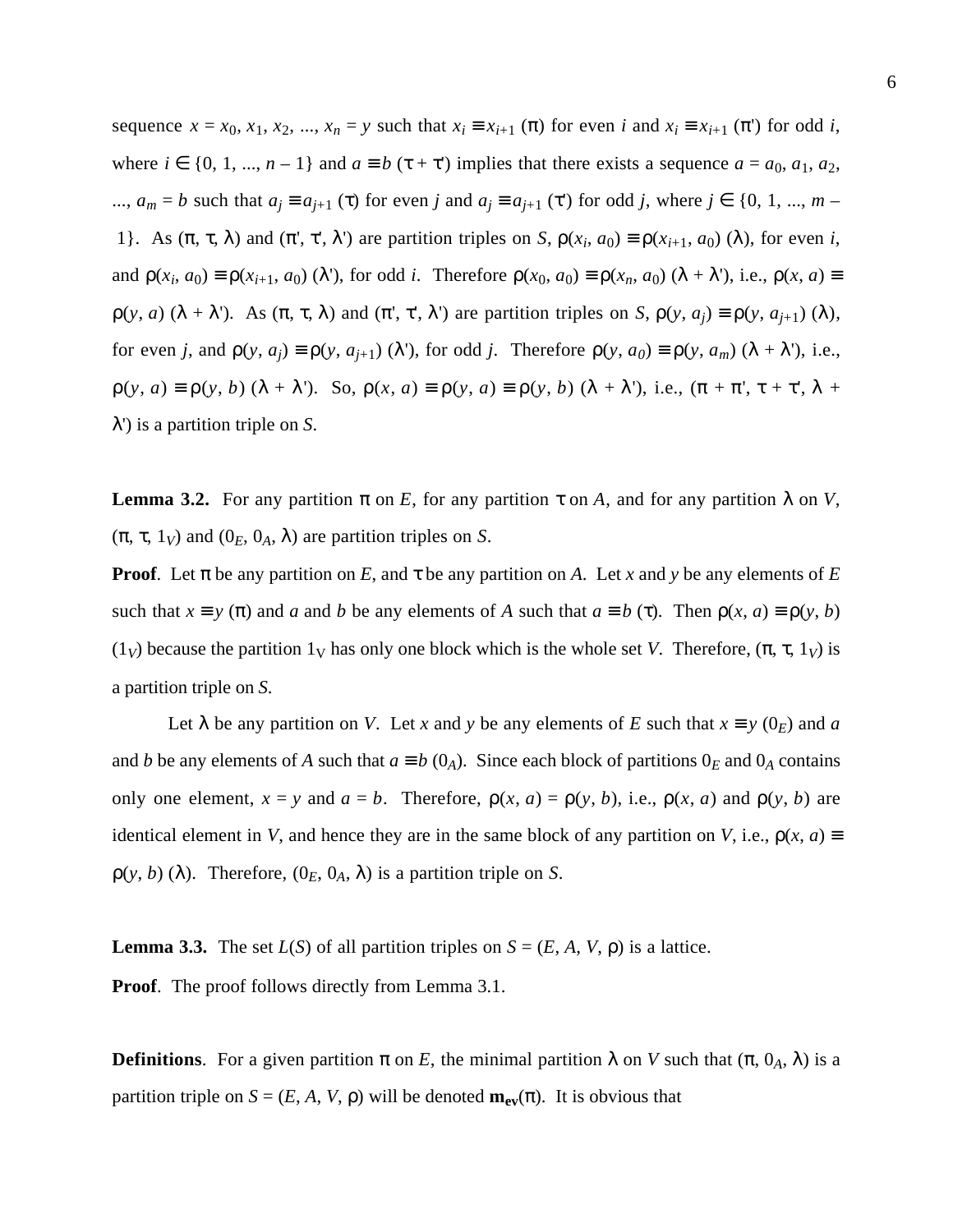$\mathbf{m}_{ev}(\pi) = \prod {\{\lambda \mid (\pi, 0_A, \lambda) \in L(S) \}}.$ 

Similarly, for a given partition  $\tau$  on A, the minimal partition  $\lambda$  on V such that  $(0_E, \tau, \lambda)$  is a partition triple on  $S = (E, A, V, \rho)$  will be denoted  $\mathbf{m}_{av}(\tau)$ , and

$$
\mathbf{m}_{\mathbf{av}}(\tau) = \Pi \{ \lambda \mid (0_E, \tau, \lambda) \in L(S) \}.
$$

For a given partition  $\lambda$  on *V* we may ask what are maximal partitions  $\pi$  on *E* and  $\tau$  on *A* such that  $(\pi, 0_A, \lambda)$  and  $(0_E, \tau, \lambda)$  are partition triples on  $S = (E, A, V, \rho)$ . Such partitions will be denoted  $M_{ev}(\lambda)$  and  $M_{av}(\lambda)$ , where

$$
\mathbf{M}_{ev}(\lambda) = \Sigma \{ \pi \mid (\pi, 0_A, \lambda) \in L(S) \}
$$

and

$$
\mathbf{M}_{av}(\lambda) = \Sigma \{ \tau \mid (0_E, \tau, \lambda) \in L(S) \}.
$$

In the preceding definitions, **m** stands for minimum and **M** for maximum. Partitions  $m_{ev}(\pi)$  and  $m_{av}(\tau)$  represent the largest amount of information about blocks of attribute values which can be drawn from the information about blocks of  $\pi$  and  $\tau$ , respectively. Partitions  $M_{ev}(\lambda)$ and  $M_{av}(\lambda)$  represent the least amount of information about blocks of examples and attributes which must be supplied to identify blocks of  $\lambda$ .

A partition triple  $(π, τ, λ)$  on  $S = (E, A, V, ρ)$  will be called a *MMm triple* if and only if

$$
\pi = \mathbf{M}_{ev}(\lambda), \tau = \mathbf{M}_{av}(\lambda), \text{ and } \lambda = \mathbf{m}_{ev}(\pi) + \mathbf{m}_{av}(\tau).
$$

The set of all MMm triples of  $S = (E, A, V, \rho)$  will be denoted  $K(S)$ . An example of a MMm triple of the information system from Table 1 is

 $({\{x_1, x_2, x_3, x_4\}, \{x_5\}\}, {\{a_1\}, \{a_2\}, \{a_3, a_4\}\}, {\{0, 1\}, \{2, 3\}, \{4\}\}).$ 

#### **4. Triple Algebra**

We can study properties of partition triples and MMm triples by analyzing the underlying algebraic structure, called a triple algebra. The results of the abstract structure can be applied not only to the partition triples but also to other, not yet discovered, interpretations. Let *L*1, *L*2, and *L*3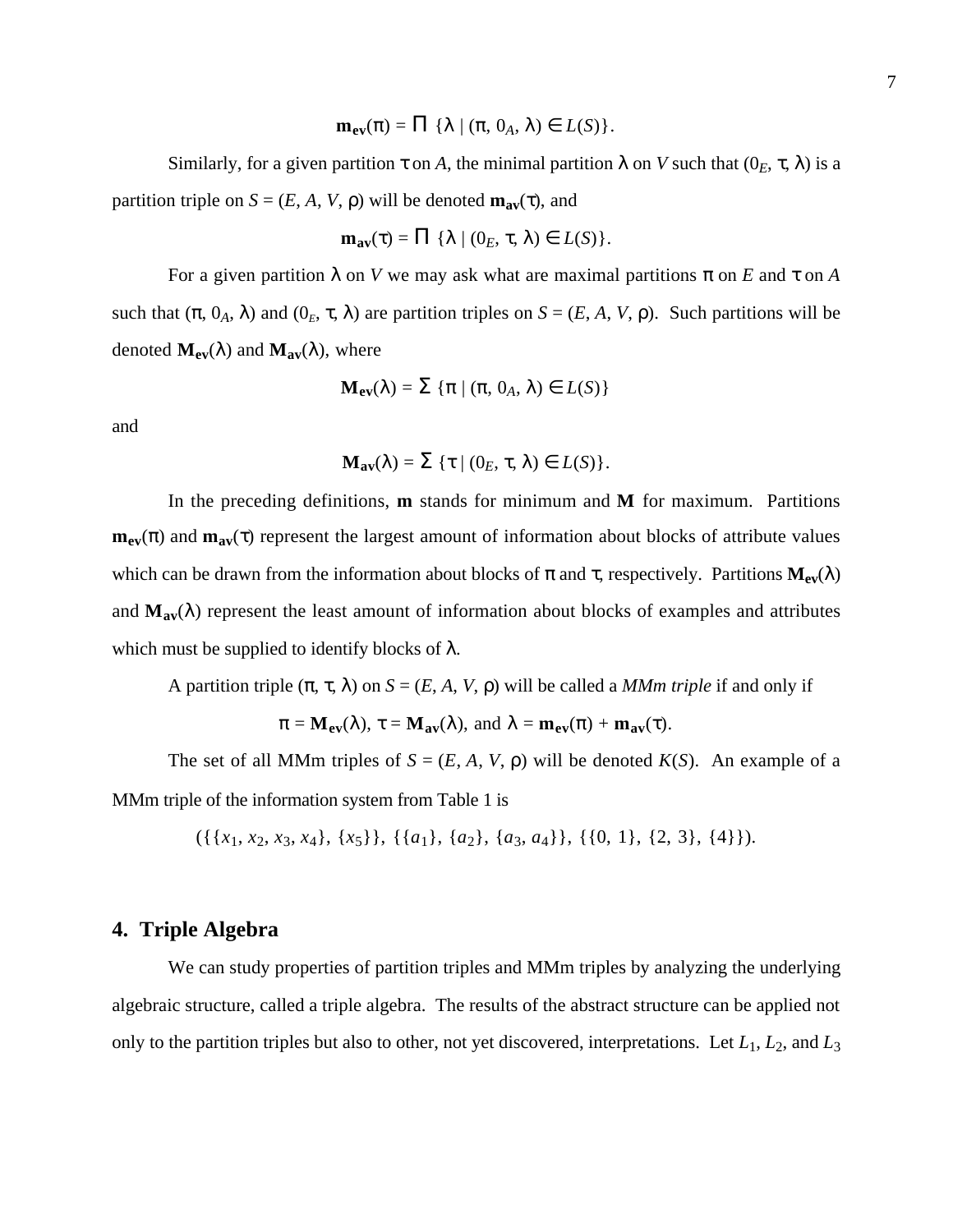be finite lattices. Then a subset  $\Delta$  of  $L_1 \times L_2 \times L_3$  is a *triple algebra* on  $L_1 \times L_2 \times L_3$  if and only if the following postulates hold:

- P1.  $(x_1, y_1, z_1)$  and  $(x_2, y_2, z_2)$  are in  $\Delta$  implies that  $(x_1 \cdot x_2, y_1 \cdot y_2, z_1 \cdot z_2)$  and  $(x_1 + x_2, y_1 + y_2, z_1 + z_2)$  are in  $\Delta$ ,
- P2. For any *x* in  $L_1$ , *y* in  $L_2$ , and *z* in  $L_3$ ,  $(x, y, 1_{L_3})$  and  $(0_{L_1}, 0_{L_2}, z)$  are in  $\Delta$ .

For  $(x, y, z)$  and  $(x', y', z')$  in  $L_1 \times L_2 \times L_3$ , we define  $(x, y, z) \leq (x', y', z')$  if and only if *x*≤ *x*', *y* ≤ *y*', and *z* ≤ *z*'.

**Lemma 4.1.** If  $\Delta$  is a triple algebra on  $L_1 \times L_2 \times L_3$  and  $(x, y, z)$  is in  $\Delta$ , then  $x' \le x, y' \le y$ , and  $z' \geq z$  implies that  $(x', y', z')$  is in  $\Delta$ .

**Proof.** Suppose that  $(x, y, z)$  is in  $\Delta$  and  $x' \le x, y' \le y$ , and  $z' \ge z$ . By the property P2,  $(x', y', 1_{L_3})$  is in  $\Delta$ . Hence  $(x \cdot x', y \cdot y', z \cdot 1_{L_3})$  is in  $\Delta$ , by the property P1. Since  $x' \leq x$ and *y*'  $\leq$  *y*, (*x'*, *y'*, *z*) is in  $\Delta$ . By the property P2, (0<sub>*L*<sub>1</sub></sub>, 0<sub>*L*<sub>2</sub></sub>, *z'*) is in  $\Delta$  and hence  $(x' + 0_{L_1}, y' + 0_{L_2}, z + z'$  is in  $\Delta$ . Since  $z' \ge z$ ,  $(x', y', z')$  is in  $\Delta$ .

**Definitions**. Let ∆ be a triple algebra on  $L_1 \times L_2 \times L_3$ . For any *x* in  $L_1$ , *y* in  $L_2$ , and *z* in  $L_3$ , we define

$$
\mathbf{m}_{13}(x) = \Pi \{ z \mid (x, 0_{L_2}, z) \in \Delta \},
$$
  
\n
$$
\mathbf{m}_{23}(y) = \Pi \{ z \mid (0_{L_1}, y, z) \in \Delta \},
$$
  
\n
$$
\mathbf{M}_{13}(z) = \Sigma \{ x \mid (x, 0_{L_2}, z) \in \Delta \},
$$
  
\n
$$
\mathbf{M}_{23}(z) = \Sigma \{ y \mid (0_{L_1}, y, z) \in \Delta \},
$$
  
\n
$$
\mathbf{m}_{123}(x, y) = \mathbf{m}_{13}(x) + \mathbf{m}_{23}(y),
$$
  
\n
$$
\mathbf{M}_{123}(z) = (\mathbf{M}_{13}(z), \mathbf{M}_{23}(z)).
$$

**Lemma 4.2.** For any *x* in *L*<sub>1</sub> and *y* in *L*<sub>2</sub>,  $\mathbf{m}_{123}(x, y) = \prod \{z | (x, y, z) \in \Delta\}.$ 

**Proof**. Let us define the following sets

 $R(x, y) = \{z \mid (x, y, z) \in \Delta\},\$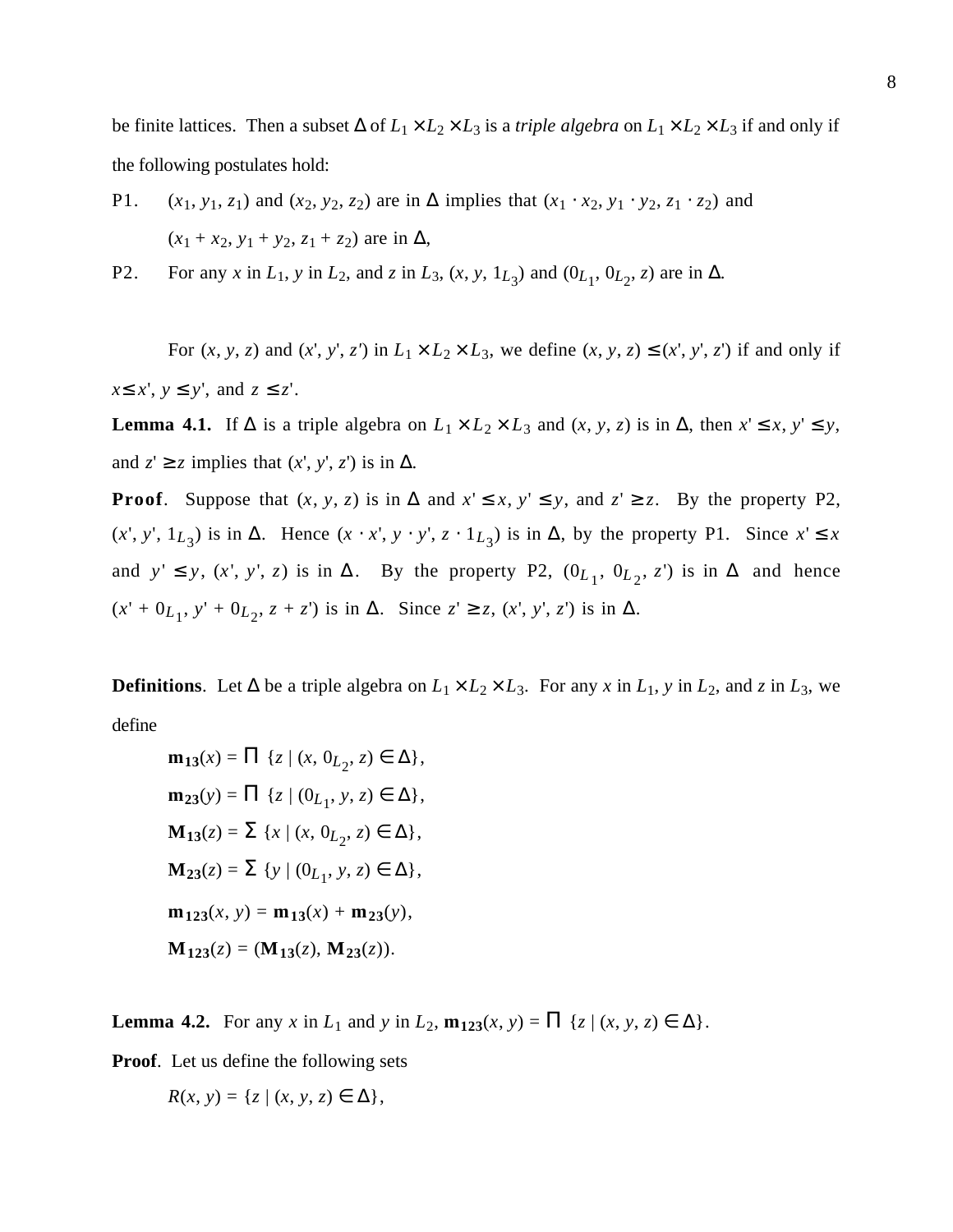$$
R_1(x) = \{z \mid (x, 0_{L_2}, z) \in \Delta\},\
$$

and

$$
R_2(y)=\{z\mid (0_{L_1},\,y,\,z)\in\,\Delta\}.
$$

Then 
$$
z \in R(x, y) \implies (x, y, z) \in \Delta
$$
  
\n $\implies (x, 0_{L_2}, z) \in \Delta \text{ and } (0_{L_1}, y, z) \in \Delta \text{, because } 0_{L_2} \leq y \text{ and } 0_{L_1} \leq x,$   
\n $\implies z \in R_1(x) \text{ and } z \in R_2(y).$ 

Therefore  $R(x, y) \subseteq R_1(x)$  and  $R(x, y) \subseteq R_2(y)$ .

Consequently,

$$
\Pi \{ z \mid z \in R(x, y) \} \ge \Pi \{ z \mid z \in R_1(x) \}
$$

and

 $\Pi \{z \mid z \in R(x, y)\} \geq \Pi \{z \mid z \in R_2(y)\},\$ 

i.e.,  $\Pi \{z \mid z \in R(x, y)\} \ge \Pi \{z \mid z \in R_1(x)\} + \Pi \{z \mid z \in R_2(y)\}$ , or,  $\Pi \{z \mid z \in R(x, y)\} \ge$ **m**<sub>123</sub>(*x*, *y*). Let  $z_1 = \prod \{z | z \in R_1(x)\}$  and  $z_2 = \prod \{z | z \in R_2(y)\}$ . For any  $z \in R_1(x)$ ,  $(x, 0_{L_2}, z) \in \Delta$ . By the property P1,  $\Pi$   $\{(x, 0_{L_2}, z) \mid z \in R_1(x)\}\in \Delta$ , i.e.,  $(x, 0_{L_2}, z_1) \in \Delta$ . Similarly,  $(0_{L_1}, y, z_2) \in \Delta$ . By the property P1,  $(x + 0_{L_1}, 0_{L_2} + y, z_1 + z_2) \in \Delta$ , i.e., (*x*, *y*, *z*1 + *z2*) ∈ ∆, or *z*1 + *z*<sup>2</sup> ∈ *R*(*x*, *y*). Therefore *z*1 + *z*<sup>2</sup> ≥ Π {*z* | *z* ∈ *R*(*x*, *y*)}, i.e.,  $m_{123}(x, y) \ge \prod \{z \mid z \in R(x, y)\}.$  Therefore  $m_{123}(x, y) = \prod \{z \mid (x, y, z) \in \Delta\}.$ 

**Lemma 4.3.** For any *z* in *L*<sub>3</sub>, **M**<sub>123</sub>(*z*) =  $\sum$  {(*x*, *y*) | (*x*, *y*, *z*)  $\in \Delta$ }.

**Proof** is similar to the proof of Lemma 4.2.

**Definition**. For any two elements  $(x, y, z)$  and  $(x', y', z')$  in  $L_1 \times L_2 \times L_3$ , we define  $(x, y, z) \leq$  $(x', y', z')$  if and only if  $x \leq x'$  in  $L_1, y \leq y'$  in  $L_2$ , and  $z \leq z'$  in  $L_3$ .

**Lemma 4.4.** Any triple algebra  $\Delta$  on  $L_1 \times L_2 \times L_3$  is a lattice under the above ordering with zero element  $(0, 0, 0)$ , unit element  $(1, 1, 1)$ , and component-wise g.l.b. and l.u.b. operations.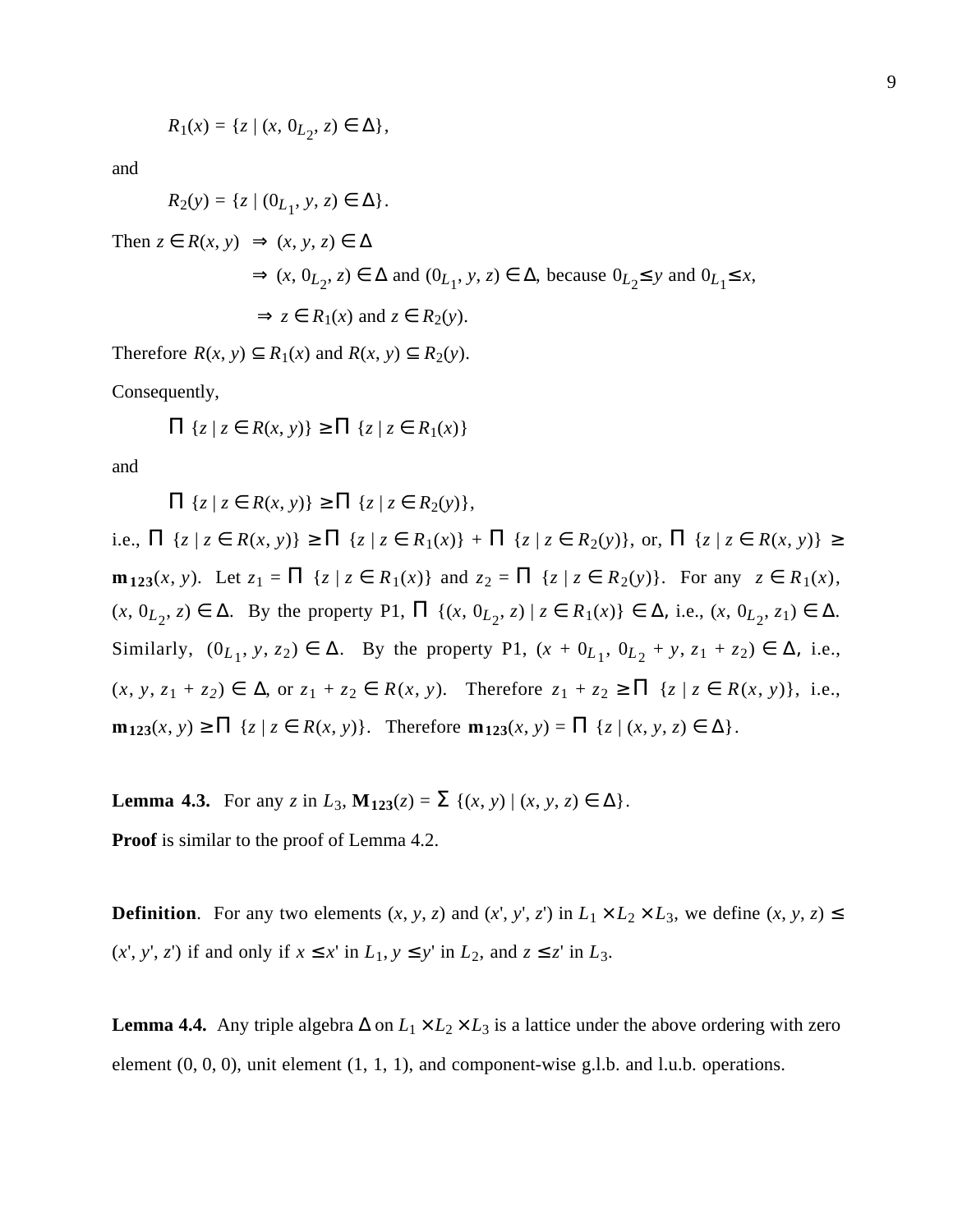**Definition**. An element  $(x, y, z)$  in a triple algebra  $\Delta$  is called a *MMm triple* if and only if  $x =$ **M**<sub>13</sub>(*z*), *y* = **M**<sub>23</sub>(*z*), and *z* = **m**<sub>13</sub>(*x*) + **m**<sub>23</sub>(*y*). The set of all MMm triples of ∆ will be denoted Q∆.

**Theorem 4.1.** Let ∆ be a triple algebra on  $L_1 \times L_2 \times L_3$ . For any *x* in  $L_1$ , *y* in  $L_2$ , and *z* in  $L_3$ ,

- (1)  $(\mathbf{M}_{13}(z), 0_{L_2}, z), (0_{L_1}, \mathbf{M}_{23}(z), z), (\mathbf{M}_{13}(z), \mathbf{M}_{23}(z), z),$  $(x, 0_{L_2}, \mathbf{m}_{13}(x))$ ,  $(0_{L_1}, y, \mathbf{m}_{23}(y))$ , and  $(x, y, \mathbf{m}_{123}(x, y))$  are in  $\Delta$ .
- (2)  $x_1 \le x_2$  implies  $\mathbf{m}_{13}(x_1) \le \mathbf{m}_{13}(x_2)$ ,  $y_1 \le y_2$  implies  $\mathbf{m}_{23}(y_1) \le \mathbf{m}_{23}(y_2)$ , and  $x_1 \leq x_2$  and  $y_1 \leq y_2$  imply  $\mathbf{m}_{123}(x_1, y_1) \leq \mathbf{m}_{123}(x_2, y_2)$ .

(3) 
$$
\mathbf{m}_{13}(x_1 + x_2) = \mathbf{m}_{13}(x_1) + \mathbf{m}_{13}(x_2), \mathbf{m}_{23}(y_1 + y_2) = \mathbf{m}_{23}(y_1) + \mathbf{m}_{23}(y_2)
$$
, and  
\n $\mathbf{m}_{123}(x_1 + x_2, y_1 + y_2) = \mathbf{m}_{123}(x_1, y_1) + \mathbf{m}_{123}(x_2, y_2)$ .

(4) 
$$
\mathbf{m}_{13}(x_1 \cdot x_2) \le \mathbf{m}_{13}(x_1) \cdot \mathbf{m}_{13}(x_2), \mathbf{m}_{23}(y_1 \cdot y_2) \le \mathbf{m}_{23}(y_1) \cdot \mathbf{m}_{23}(y_2)
$$
, and  
\n $\mathbf{m}_{123}(x_1 \cdot x_2, y_1 \cdot y_2) \le \mathbf{m}_{123}(x_1, y_1) \cdot \mathbf{m}_{123}(x_2, y_2).$ 

- (5)  $z \ge m_{13}(x)$  if and only if  $(x, 0_{L_2}, z) \in \Delta$ ,  $z \ge m_{23}(y)$  if and only if  $(0_{L_1}, y, z) \in \Delta$ , and  $z \ge m_{123}(x, y)$  if and only if  $(x, y, z) \in \Delta$ .
- (6)  $z_1 \leq z_2$  implies that  $M_{13}(z_1) \leq M_{13}(z_2)$  and  $M_{23}(z_1) \leq M_{23}(z_2)$ .
- (7)  $M_{13}(z_1 + z_2) \ge M_{13}(z_1) + M_{13}(z_2)$  and  $M_{23}(z_1 + z_2) \ge M_{23}(z_1) + M_{23}(z_2)$ .
- (8)  $M_{13}(z_1 \cdot z_2) = M_{13}(z_1) \cdot M_{13}(z_2)$  and  $M_{23}(z_1 \cdot z_2) = M_{23}(z_1) \cdot M_{23}(z_2)$ .
- (9)  $x \le M_{13}(z)$  if and only if  $(x, 0_{L_2}, z) \in \Delta$ ,  $y \le M_{23}(z)$  if and only if  $(0_{L_1}, y, z) \in \Delta$ , and  $x \leq M_{13}(z)$  and  $y \leq M_{23}(z)$  if and only if  $(x, y, z) \in \Delta$ .
- (10)  $M_{13}(m_{13}(x)) \ge x$ ,  $M_{23}(m_{23}(y)) \ge y$ ,  $M_{13}(m_{123}(x, y)) \ge x$ , and  $M_{23}(m_{123}(x, y)) \ge y$ .
- (11)  $\mathbf{m}_{123}(\mathbf{M}_{13}(z), \mathbf{M}_{23}(z)) \le z, \mathbf{m}_{13}(\mathbf{M}_{13}(z)) \le z$ , and  $\mathbf{m}_{23}(\mathbf{M}_{23}(z)) \le z$ .
- $M_{13}(\mathbf{m}_{13}(\mathbf{M}_{13}(z))) = \mathbf{M}_{13}(z), \mathbf{M}_{23}(\mathbf{m}_{23}(\mathbf{M}_{23}(z))) = \mathbf{M}_{23}(z),$  $M_{13}(m_{123}(M_{13}(z), M_{23}(z))) = M_{13}(z)$ , and  $M_{23}(m_{123}(M_{13}(z), M_{23}(z))) = M_{23}(z).$
- (13) **m**<sub>13</sub>( $M_{13}(m_{13}(x))$ ) = **m**<sub>13</sub>(*x*), **m**<sub>23</sub>( $M_{23}(m_{23}(y))$ ) = **m**<sub>23</sub>(*y*), and  $\mathbf{m}_{123}(\mathbf{M}_{13}(\mathbf{m}_{123}(x, y)), \mathbf{M}_{23}(\mathbf{m}_{123}(x, y))) = \mathbf{m}_{123}(x, y).$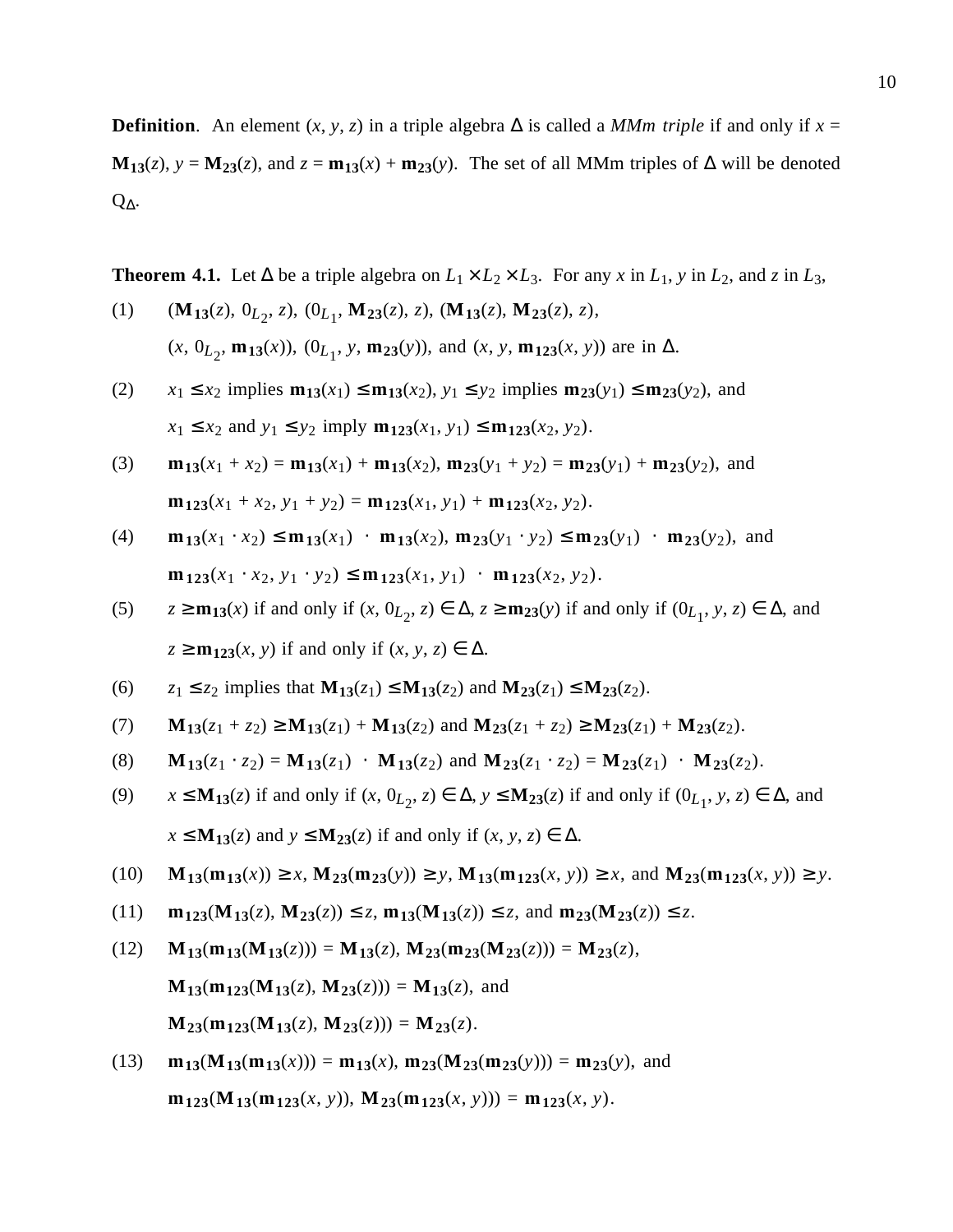- $(14)$   $(\mathbf{M}_{13}(z), \mathbf{M}_{23}(z), \mathbf{m}_{123}(\mathbf{M}_{13}(z), \mathbf{M}_{23}(z)))$  and (**M**<sub>13</sub>(**m**<sub>123</sub>(*x*, *y*)), **M**<sub>23</sub>(**m**<sub>123</sub>(*x*, *y*)), **m**<sub>123</sub>(*x*, *y*)) are in Q<sub>∆</sub>.
- (15) If  $(x_1, y_1, z_1)$  and  $(x_2, y_2, z_2)$  are in  $Q_{\Delta}$ , then  $x_1 \le x_2$  and  $y_1 \le y_2$  if and only if  $z_1 \le z_2$ .
- (16) The set Q<sub>∆</sub> under the ordering on  $\Delta$  is a lattice in which  $g.l.b.\{(x_1, y_1, z_1), (x_2, y_2, z_2)\} = (x_1 \cdot x_2, y_1 \cdot y_2, \mathbf{m}_{123}(x_1 \cdot x_2, y_1 \cdot y_2))$  and l.u.b.{( $x_1, y_1, z_1$ ), ( $x_2, y_2, z_2$ )} = ( $\mathbf{M}_{13}(z_1 + z_2)$ ,  $\mathbf{M}_{23}(z_1 + z_2)$ ,  $z_1 + z_2$ ).

#### **Proof**

(1) By the definitions of **M<sub>13</sub>** and **M<sub>23</sub>**, (**M<sub>13</sub>**(*z*), 0<sub>*L*<sub>2</sub></sub>, *z*) and (0<sub>*L*<sub>1</sub></sub>, **M<sub>23</sub>**(*z*), *z*) are in  $\Delta$ . By the property P1,  $(M_{13}(z) + 0_{L_1}, 0_{L_2} + M_{23}(z), z + z)$  is in  $\Delta$ , i.e.,  $(M_{13}(z), M_{23}(z), z)$  is in ∆. Similarly,  $(x, 0<sub>L</sub><sub>2</sub>, m<sub>13</sub>(x))$  and  $(0<sub>L</sub><sub>1</sub>, y, m<sub>23</sub>(y))$  are in ∆ and so is their sum, i.e.,  $(x + 0_{L_1}, 0_{L_2} + y, \mathbf{m}_{13}(x) + \mathbf{m}_{23}(y))$  is in  $\Delta$ , i.e.,  $(x, y, \mathbf{m}_{123}(x, y))$  is in  $\Delta$ .

The proofs of  $(2) - (16)$  are either similar to the proof of  $(1)$  or straightforward.

The following result gives characterization of  $\Delta$  in terms of  $Q_{\Delta}$ .

**Theorem 4.2.** Let ∆ be a triple algebra on  $L_1 \times L_2 \times L_3$ . Let *x* in  $L_1$ , *y* in  $L_2$ , and *z* in  $L_3$ . Then (*x*, *y*, *z*) is in ∆ if and only if there exists (*x*', *y*', *z*') in  $Q_∆$  such that  $x ≤ x'$ ,  $y ≤ y'$ , and  $z ≥ z'$ .

**Proof**. Suppose that  $(x, y, z)$  is in  $\Delta$ . Let  $x' = M_{13}(z), y' = M_{23}(z),$  and  $z' =$ **m**<sub>123</sub>(**M**<sub>13</sub>(*z*), **M**<sub>23</sub>(*z*)). By Theorem 4.1.9, *x* ≤ **M**<sub>13</sub>(*z*) and *y* ≤ **M**<sub>23</sub>(*z*), i.e., *x* ≤ *x*' and *y* ≤ *y*'. By Theorem 4.1.11,  $\mathbf{m}_{123}(\mathbf{M}_{13}(z), \mathbf{M}_{23}(z))$  ≤ *z*, i.e., *z*' ≤ *z*. By Theorem 4.1.14, (*x*', *y*', *z*') is in Q∆. Therefore, there exists  $(x', y', z')$  in Q∆ such that  $x \le x', y \le y'$ , and  $z \ge z'$ .

Now, suppose that there exists  $(x', y', z')$  in  $Q_{\Delta}$  such that  $x \le x', y \le y'$ , and  $z \ge z'$ . Since  $Q_{\Delta} \subseteq \Delta$ ,  $(x', y', z')$  is in  $\Delta$  and hence  $(x, y, z)$  is in  $\Delta$ , by Lemma 4.1.

**Lemma 4.5.** If  $(x_1, y_1, z_1)$  and  $(x_2, y_2, z_2)$  are in  $Q_{\Delta}$ , then the following three statements are equivalent:

- (1)  $(x_1, y_1, z_1)$  ≥  $(x_2, y_2, z_2)$ ,
- (2) *x*<sub>1</sub> ≥ *x*<sub>2</sub> and *y*<sub>1</sub> ≥ *y*<sub>2</sub>,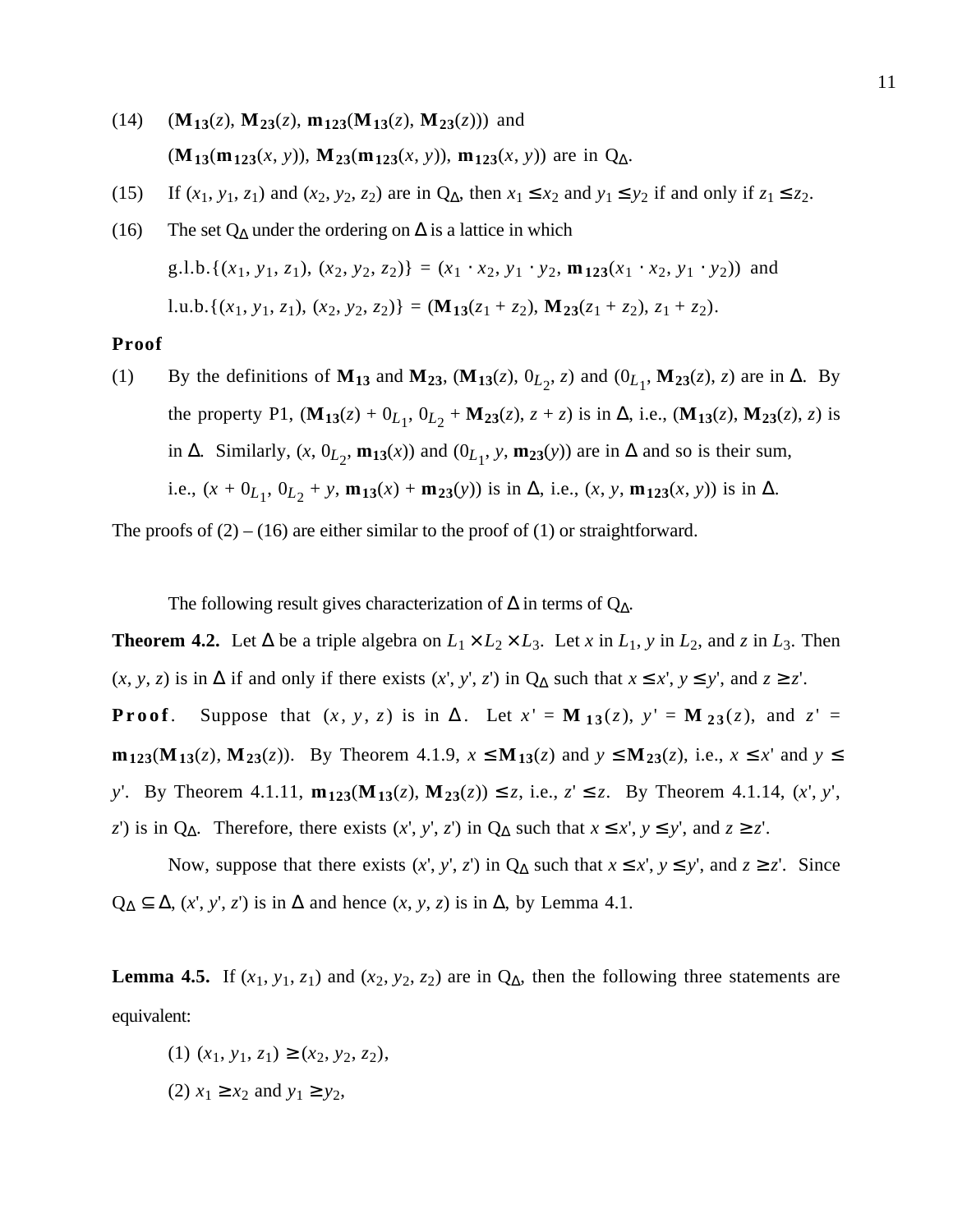$(3)$  *z*<sub>1</sub> ≥ *z*<sub>2</sub>.

**Proof.** By Theorem 4.1.15, statement (2) and statement (3) are equivalent. By the definition of ordering relation in  $L_1 \times L_2 \times L_3$ , statement (1) is equivalent to the combination of statements (2) and (3). Therefore, the three statements are equivalent.

**Lemma 4.6.** If  $(x, y, z)$  is in  $\Delta$ , then  $(\mathbf{M}_{13}(z), y, z)$  and  $(x, \mathbf{M}_{23}(z), z)$  are also in  $\Delta$ . **Proof.** Assume that  $(x, y, z)$  is in  $\Delta$ . Then  $(0_{L_1}, y, z)$  is in  $\Delta$ , by Lemma 4.1. By Theorem 4.1.1, (**M**<sub>13</sub>(*z*), 0<sub>*L*<sub>2</sub></sub>, *z*) is in ∆. Therefore, (0<sub>*L*<sub>1</sub></sub> + **M**<sub>13</sub>(*z*), *y* + 0<sub>*L*<sub>2</sub>, *z* + *z*) is in ∆, i.e.,</sub> (**M**<sub>13</sub>(*z*), *y*, *z*) is in  $\Delta$ . Similarly, (*x*, **M**<sub>23</sub>(*z*), *z*) is in  $\Delta$ .

**Lemma 4.7. M**<sub>13</sub>(**m**<sub>23</sub>(*M***<sub>23</sub>(***z***))) ≤ <b>M**<sub>13</sub>(*z*) and **M**<sub>23</sub>(**m**<sub>13</sub>(**M**<sub>13</sub>(*z*))) ≤ **M**<sub>23</sub>(*z*). **Proof.** By Theorem 4.1.11,  $m_{23}(M_{23}(z))$  ≤ *z*. By Theorem 4.1.6,  $M_{13}(m_{23}(M_{23}(z)))$  ≤ **M**<sub>13</sub>(*z*). Similarly, **M**<sub>23</sub>(**m**<sub>13</sub>(**M**<sub>13</sub>(*z*)))  $\leq$  **M**<sub>23</sub>(*z*).

**Lemma 4.8.**  $m_{13}(M_{13}(m_{23}(y))) \le m_{23}(y)$  and  $m_{23}(M_{23}(m_{13}(x))) \le m_{13}(x)$ . **Proof.** By Theorem 4.1.11,  $\mathbf{m}_{13}(\mathbf{M}_{13}(z)) \leq z$ , for any *z* in  $L_3$ . Since  $\mathbf{m}_{23}(y)$  is in  $L_3$ , **m**<sub>13</sub>(**M**<sub>13</sub>(**m**<sub>23</sub>(*y*))) ≤ **m**<sub>23</sub>(*y*). Similarly, **m**<sub>23</sub>(**M**<sub>23</sub>(**m**<sub>13</sub>(*x*))) ≤ **m**<sub>13</sub>(*x*).

**Theorem 4.3.** The set  $L(S)$  of all partition triples on  $S = (E, A, V, \rho)$  is a triple algebra and, hence, satisfies the above propositions.

**Proof**. By Lemma 3.2 and by Lemma 3.1, the set *L*(*S*) satisfies the properties P1 and P2, respectively, of the triple algebra.

Therefore,  $L(S)$  is a triple algebra. The definitions  $m_{ev}$ ,  $m_{av}$ ,  $M_{ev}$ , and  $M_{av}$  of the partitions are analogous to the definitions **m13**, **m23**, **M13**, and **M23**, respectively, of the triple algebra. So all the results on the triple algebra can be applied to partition triples by replacing  $m_{13}$ ,  $m_{23}$ ,  $M_{13}$ ,  $M_{23}$ ,  $\Delta$ , and  $Q_{\Delta}$  with  $m_{ev}$ ,  $m_{av}$ ,  $M_{ev}$ ,  $M_{av}$ ,  $L(S)$ , and  $K(S)$ , respectively.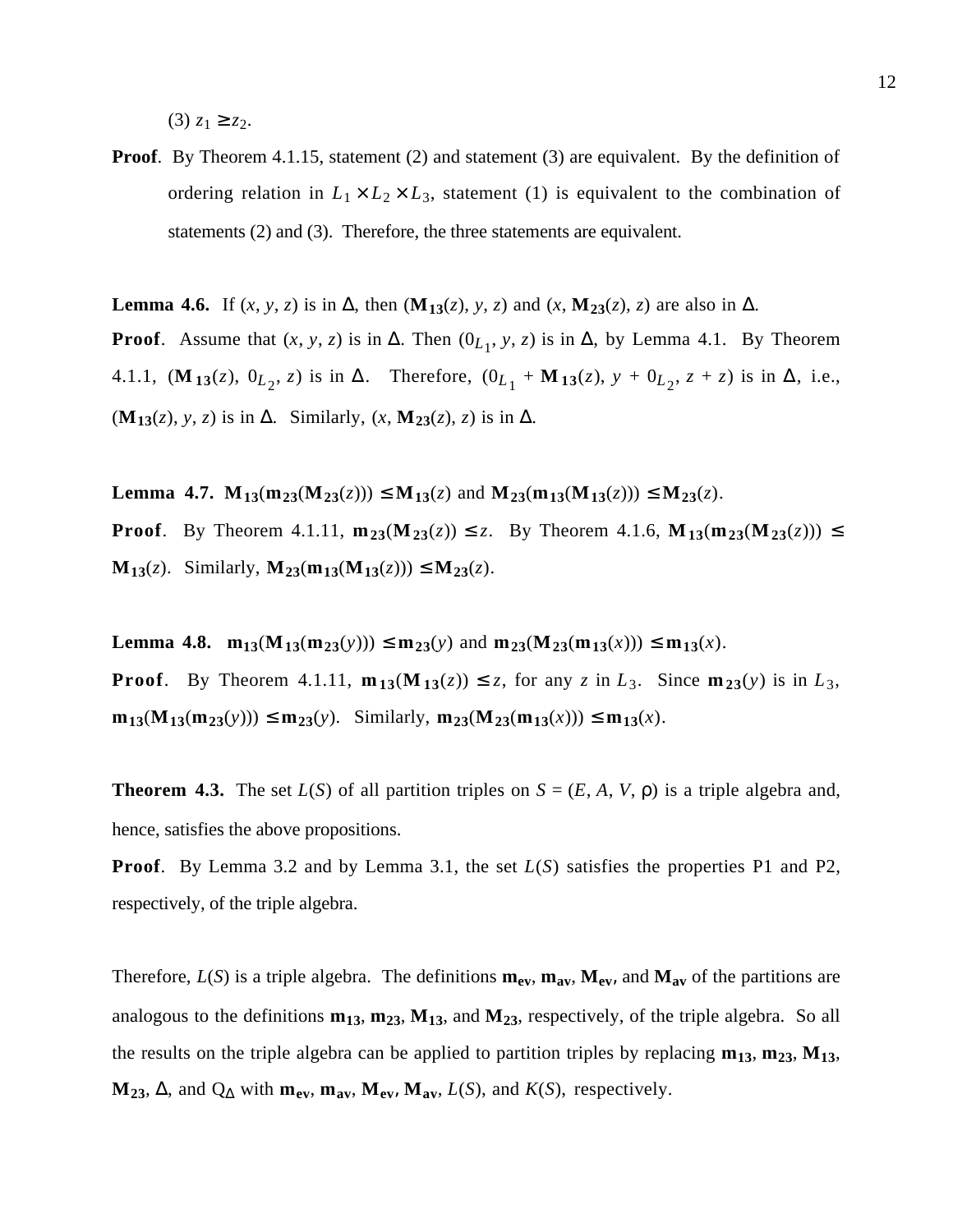Thus, by Theorem 4.2, any partition triple on *S* can be computed from an MMm triple on *S* by refining the first two partitions and coarsening the third partition of the MMm triple. Also, it is sufficient to compute set  $K(S)$  and then compute  $L(S)$  from  $K(S)$ .

### **5.** Algorithm for computing  $K(S)$

An algorithm to determine all MMm triples is an extension of the algorithm to determine Mm pairs for automata [5]. Let  $\pi_{x,y}$  denote the partition on *E* such that all blocks of  $\pi_{x,y}$  except one are singletons, and the only block of  $\pi_{x,y}$  that is not a singleton contains two elements: *x* and *y*. Similarly, let  $\tau_{a,b}$  denote the partition on *A* such that all blocks of  $\tau_{a,b}$  except one are singletons, and the only block of  $\tau_{a,b}$  that is not a singleton contains two elements: *a* and *b*. Our algorithm is based on the following result:

**Theorem 5.1.** If  $(\pi, \tau, \lambda)$  is a MMm triple then

$$
\lambda = \sum \{ \mathbf{m}_{ev} (\pi_{x, y}) \mid \pi_{x, y} \leq \pi \} + \sum \{ \mathbf{m}_{av} (\tau_{a, b}) \mid \tau_{a, b} \leq \tau \}.
$$

**Proof**. First,  $\pi \ge \pi_{x,y}$  and  $\tau \ge \tau_{a,b}$ , hence  $(\pi_{x,y}, 0_A, \lambda)$  and  $(0_E, \tau_{a,b}, \lambda)$  are partition triples,  $\mathbf{m}_{ev}(\pi_{x, y}) \leq \lambda$ , and  $\mathbf{m}_{av}(\tau_{a, b}) \leq \lambda$ . Then  $\Sigma$  { $\mathbf{m}_{ev}(\pi_{x, y}) | \pi_{x, y} \leq \pi$ }  $\leq \lambda$  and  $\Sigma$  {**m**<sub>av</sub> (τ<sub>*a*, *b*</sub>) | τ<sub>*a*, *b*</sub> ≤ τ} ≤ λ. Hence

 $\Sigma \left\{ \mathbf{m}_{ev} \left( \pi_{x,y} \right) \mid \pi_{x,y} \leq \pi \right\} + \Sigma \left\{ \mathbf{m}_{av} \left( \tau_{a,b} \right) \mid \tau_{a,b} \leq \tau \right\} \leq \lambda.$ 

On the other hand,  $(\Sigma \{\pi_{x,y} \mid \pi_{x,y} \leq \pi\}, 0_A, \Sigma \{\mathbf{m}_{ev}(\pi_{x,y}) \mid \pi_{x,y} \leq \pi\})$  and  $(0_E, \Sigma \{\pi_a, \pi_{ev} \mid \pi_{ev}(\pi_{ev}, \pi_{ev}))\}$  $b \mid \tau_{a,b} \leq \tau$ ,  $\Sigma$  { $\mathbf{m}_{av}$  ( $\tau_{a,b}$ ) |  $\tau_{a,b} \leq \tau$ }) are partition triples and so is  $(\Sigma \{\pi_{x,y} \mid \pi_{x,y} \leq \pi\}, \Sigma \{\tau_{a,b} \mid \tau_{a,b} \leq \tau\}, \Sigma \{\mathbf{m}_{ev}(\pi_{x,y}) \mid \pi_{x,y} \leq \pi\} + \Sigma \{\mathbf{m}_{av}(\tau_{a,b}) \mid \tau_{a,b} \leq \tau\})$  $\{\tau\}$ ) = ( $\pi$ ,  $\tau$ ,  $\Sigma$  { $\mathbf{m}_{ev}$  ( $\pi_{x,y}$ ) |  $\pi_{x,y} \leq \pi$ } +  $\Sigma$  { $\mathbf{m}_{av}$  ( $\tau_{a,b}$ ) |  $\tau_{a,b} \leq \tau$ }). Therefore,

 $\sum \{m_{ev} (\pi_{x,y}) \mid \pi_{x,y} \leq \pi\} + \sum \{m_{av} (\tau_{a,b}) \mid \tau_{a,b} \leq \tau\} \geq m_{av}(\pi) + m_{av}(\tau) = \lambda$ , and the result is proved.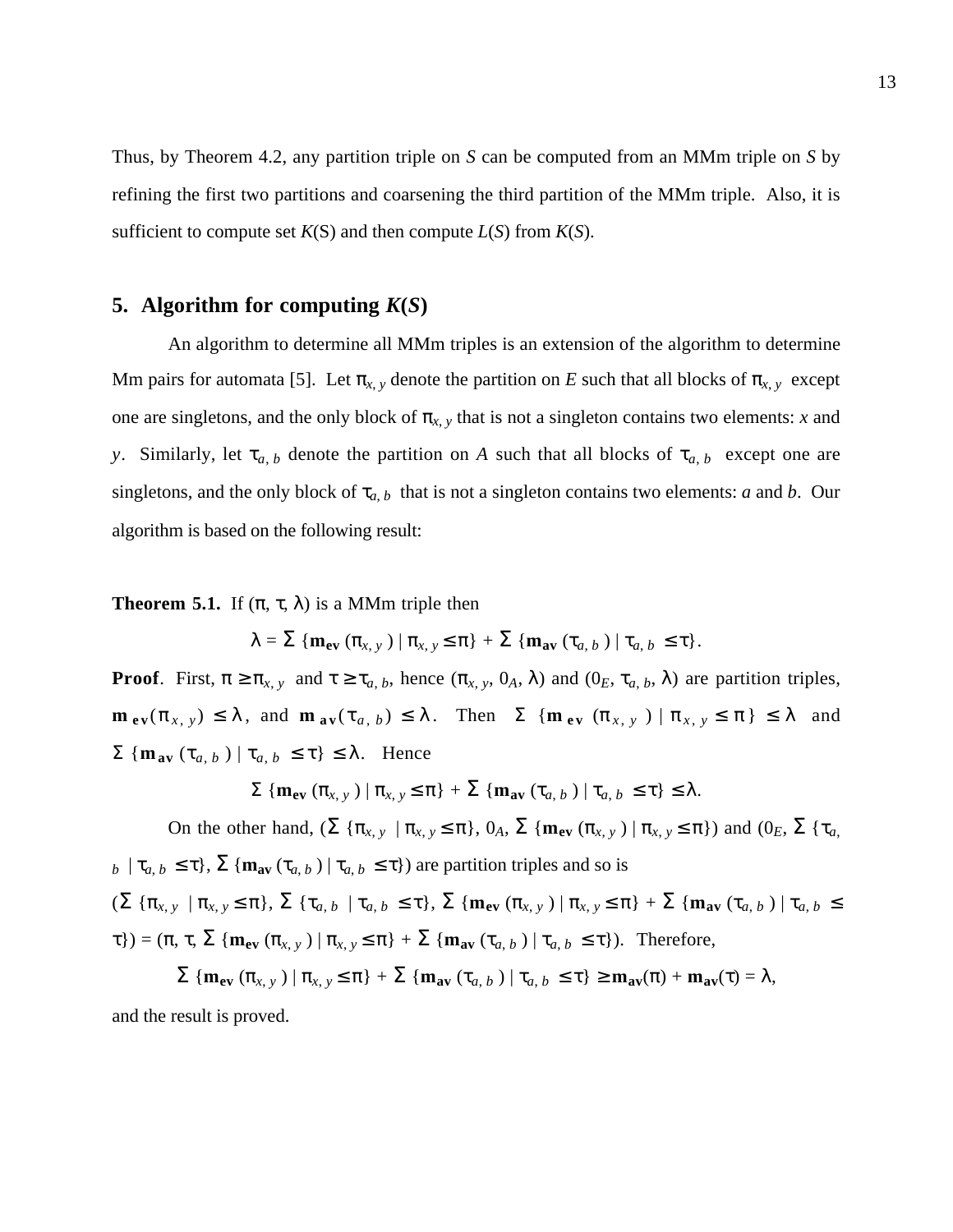Since  $\pi_{x, y}$  and  $\tau_{a, b}$  are the smallest nontrivial partitions on *E* and *A*, respectively, partitions  $\mathbf{m}_{ev}(\pi_{x, y})$  and  $\mathbf{m}_{av}(\pi_{a, b})$  are the smallest m-type partitions on *V*.

In the first stage of the algorithm sets  $R_1 = {\mathbf{m}_{ev} (\pi_{x,y}) | (x, y) \in E \times E}$  and  $R_2 =$  ${\bf m}_{\bf av}$  ( $\tau_{a, b}$ ) | (*a*, *b*)  $\in$  *A* × *A*} are computed. For computation of *R*<sub>1</sub> only  $|E| \cdot (|E| - 1)/2$  steps are required, because  $\mathbf{m}_{ev}(\pi_{x, y}) = \mathbf{m}_{ev}(\pi_{y, x})$  and  $\mathbf{m}_{ev}(\pi_{x, x}) = 0$ *y*, where |*X*| denotes the cardinality of the set *X*. Similarly, computation of the set  $R_2$  requires only  $|A| \cdot (|A| - 1)/2$  steps.

In the second stage of the algorithm, the set

$$
R^{(1)} = \{ \lambda + \lambda' \mid \lambda \in R_1, \lambda' \in R_2 \}
$$

is computed. Obviously,  $R_1 \subseteq R^{(1)}$  and  $R_2 \subseteq R^{(1)}$ , because  $0_V \in R_1$  and  $0_V \in R_2$ . Then the set

$$
R^{(2)} = \{ \lambda + \lambda' \mid \lambda \in R^{(1)}, \lambda' \in R^{(1)} \}
$$

should be computed. Also,  $R^{(1)} \subseteq R^{(2)}$ . Similarly, the set  $R^{(k+1)}$  is computed from  $R^{(k)}$  by

$$
R^{(k+1)} = \{\lambda + \lambda' \mid \lambda \in R^{(k)}, \lambda' \in R^{(k)}\}.
$$

The process stops when, for some  $k$ ,  $R^{(k)} = R^{(k+1)} = R$ . Thus, the set  $R^{(1)}$  is the set of generators for *R*. Every m-type partition  $\lambda \in R$  determines two unique M-type partitions on *E* and *A*, respectively. These M-type partitions are  $M_{ev}(\lambda)$  and  $M_{av}(\lambda)$ , respectively. Moreover, for any  $\lambda \in R$ ,  $M_{ev}(\lambda)$  and  $M_{av}(\lambda)$  may be computed using the following formulas

$$
\mathbf{M}_{ev}(\lambda) = \Sigma \{ \pi_{x, y} \mid \mathbf{m}_{ev}(\pi_{x, y}) \leq \lambda \},
$$

and

$$
\mathbf{M}_{\mathbf{av}}(\lambda) = \sum \{ \tau_{a, b} \mid \mathbf{m}_{\mathbf{av}}(\tau_{a, b}) \leq \lambda \}.
$$

Finally, the set *K*(*S*) of all MMm triples is

$$
\{(\mathbf{M}_{ev}(\lambda), \, \mathbf{M}_{av}(\lambda), \, \lambda) \mid \lambda \in R\}.
$$

#### **6. Decision Tables**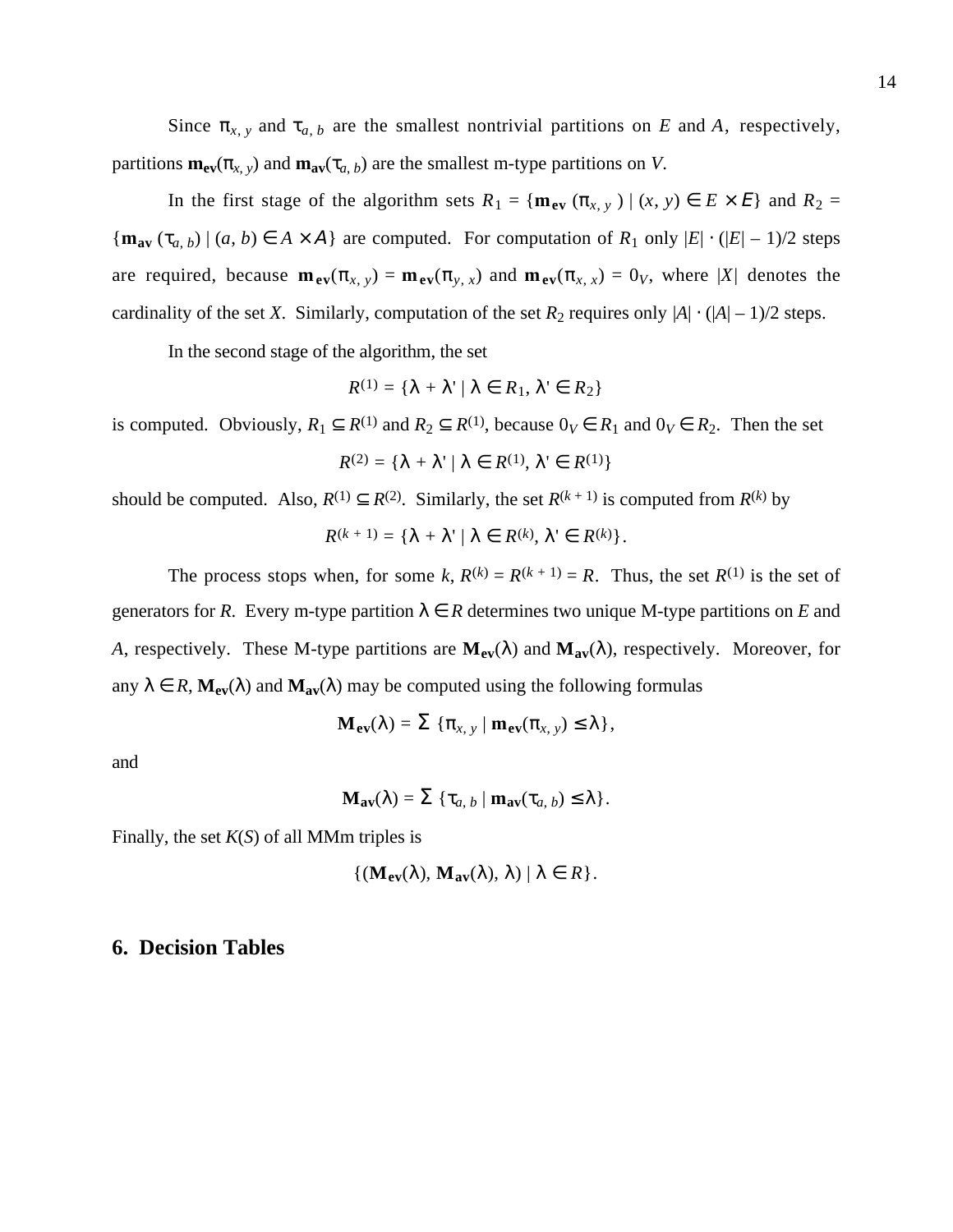In this section we will assume that the data sets are presented in the form of a decision table. The following definition of a decision table is a slightly modified version of the definition introduced by Z. Pawlak [8, 9]. The decision table *T* is a sixtuple  $(E, A, V, d, W, \rho)$ , where

*E* is a finite nonempty set of *examples*,

*A* is a finite nonempty set of *attributes*,

*V* is a finite nonempty set of *attribute values*,

*d* is a variable called a *decision*,

*W* is a finite nonempty set of decision values,

 $\rho: E \times (A \cup \{d\}) \to V \cup W$ , where if  $\rho$  is restricted to  $E \times A$  it has values from *V*, and if  $\rho$ is restricted to  $E \times \{d\}$  it has values from *W*.

For the sake of simplicity, restrictions of  $\rho$  to  $E \times A$  and to  $E \times \{d\}$  will also be denoted  $\rho$ .

An example of the decision table is presented in Table 3.

**Definition**. For a decision table  $(E, A, V, d, W, \rho)$ , let  $\pi$  be a partition on  $E$ , let  $\tau$  be a partition on *A*, and let  $\lambda$  be a partition on *V*. A *partition triple* on a decision table  $T = (E, A, V, d, W, \rho)$ is an ordered triple of partitions  $(\pi, \tau, \lambda)$  such that for all  $x, y \in E$  and  $a, b \in A$ 

 $x \equiv y(\pi)$  and  $a \equiv b(\tau)$  implies that  $\rho(x, a) \equiv \rho(y, b)(\lambda)$  and  $\rho(x, d) = \rho(y, d)$ .

The set of all partition triples on *T* will be denoted by *L*(*S*).

| able |  |
|------|--|
|------|--|

|       |                | <b>Attributes</b> | Decision       |                |   |
|-------|----------------|-------------------|----------------|----------------|---|
|       | a <sub>1</sub> | a <sub>2</sub>    | a <sub>3</sub> | a <sub>4</sub> | d |
| $x_1$ | 0              | 0                 | $\overline{2}$ | 2              | 0 |
| $x_2$ | 0              | 1                 | $\overline{2}$ | $\overline{2}$ | 0 |
| $x_3$ | 1              | 1                 | $\overline{2}$ | 3              | 1 |
| $x_4$ | 1              | 1                 | 3              | 3              | 1 |
| $x_5$ |                | 3                 | 4              | 4              |   |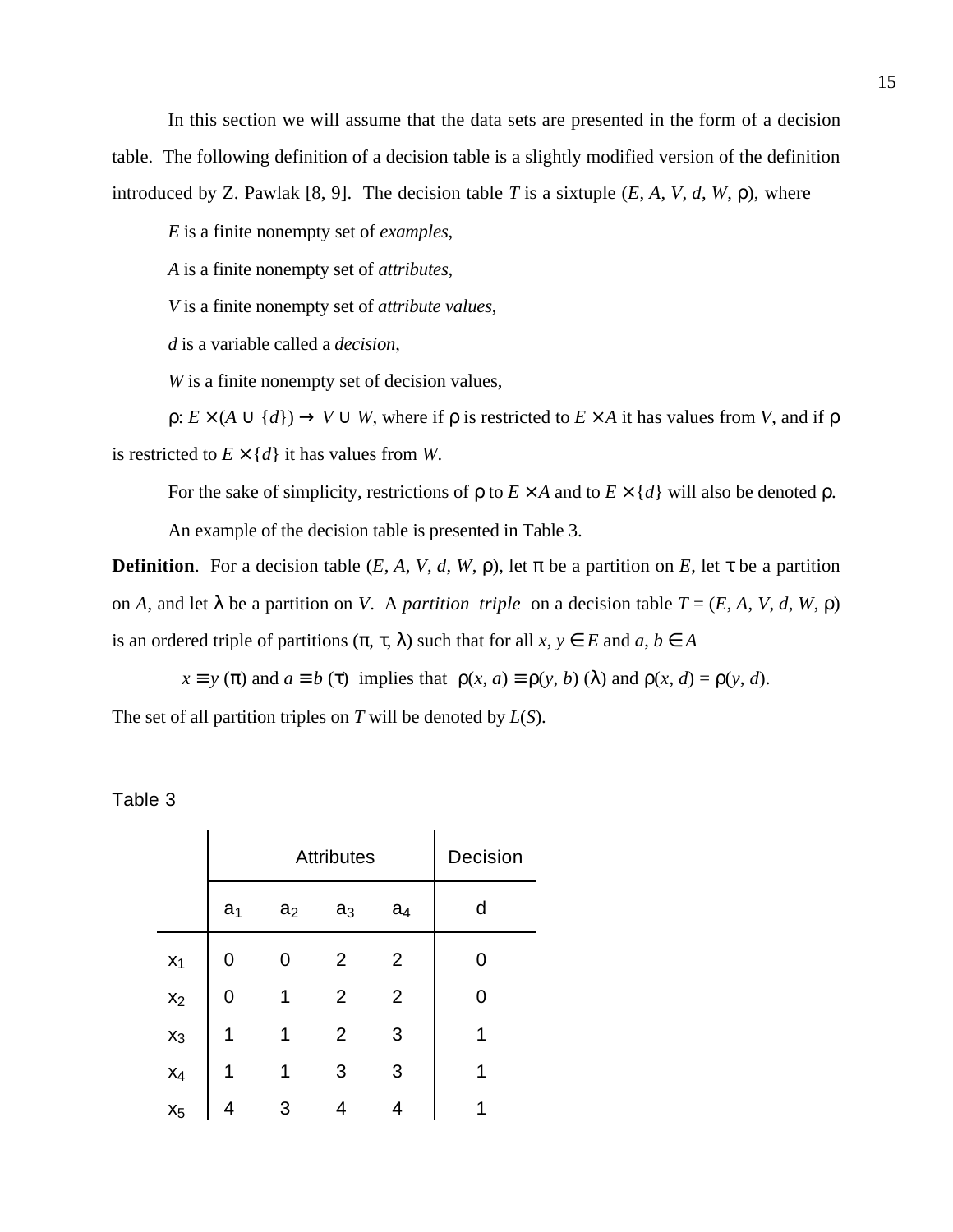**Definition**. Let  $(\pi, \tau, \lambda)$  be a partition triple on a decision table  $T = (E, A, V, d, W, \rho)$ . The ( $\pi$ ,  $\tau$ ,  $\lambda$ )*-image* of *T* is the decision table ( $\pi$ ,  $\tau$ ,  $\lambda$ ,  $d$ ,  $W$ ,  $\rho$ ) such that for all  $B_{\pi} \in \pi$ ,  $B_{\tau} \in \tau$ , and *B*<sub>λ</sub>  $\in$  λ

$$
\rho'(B_{\pi}, B_{\tau}) = B_{\lambda}
$$
 and  $\rho'(B_{\pi}, d) = \rho(x, d)$  if  $\rho(x, a) = v$ ,

where *x*, *a*, and *v* are arbitrary members of  $B_{\pi}$ ,  $B_{\tau}$ , and  $B_{\lambda}$ , respectively.

**Lemma 6.1**. Let  $(π, τ, λ)$  and  $(π', τ', λ')$  be partition triples on  $T = (E, A, V, d, W, ρ)$ , then

(i) 
$$
(\pi \cdot \pi', \tau \cdot \tau', \lambda \cdot \lambda')
$$

and

(ii) 
$$
(\pi + \pi', \tau + \tau', \lambda + \lambda')
$$

are also partition triples on  $T = (E, A, V, d, W, \rho)$ .

**Proof** is a straightforward extension of the proof of Lemma 3.1.

**Lemma 6.2.** For any partition  $\pi$  on *E* such that  $\pi \leq \{d\}^*$ , for any partition  $\tau$  on *A*, and for any partition  $\lambda$  on *V*,  $(\pi, \tau, 1_V)$  and  $(0_E, 0_A, \lambda)$  are partition triples on *S*.

**Proof** is a straightforward extension of the proof of Lemma 3.2.

**Lemma 6.3.** The set  $L(T)$  of all partition triples on  $T = (E, A, V, d, W, \rho)$  is a lattice. **Proof** follows directly from Lemma 6.1 .

Operators  $m_{ev}$ ,  $m_{av}$ ,  $M_{ev}$ , and  $M_{av}$  for decision tables may be defined in the same way as for information systems. Moreover, all previous results of the triple algebra are valid for decision tables as well. In particular, the algorithm for computing the set  $K(S)$  of all MMm triples for information systems may be used for decision tables with little changes.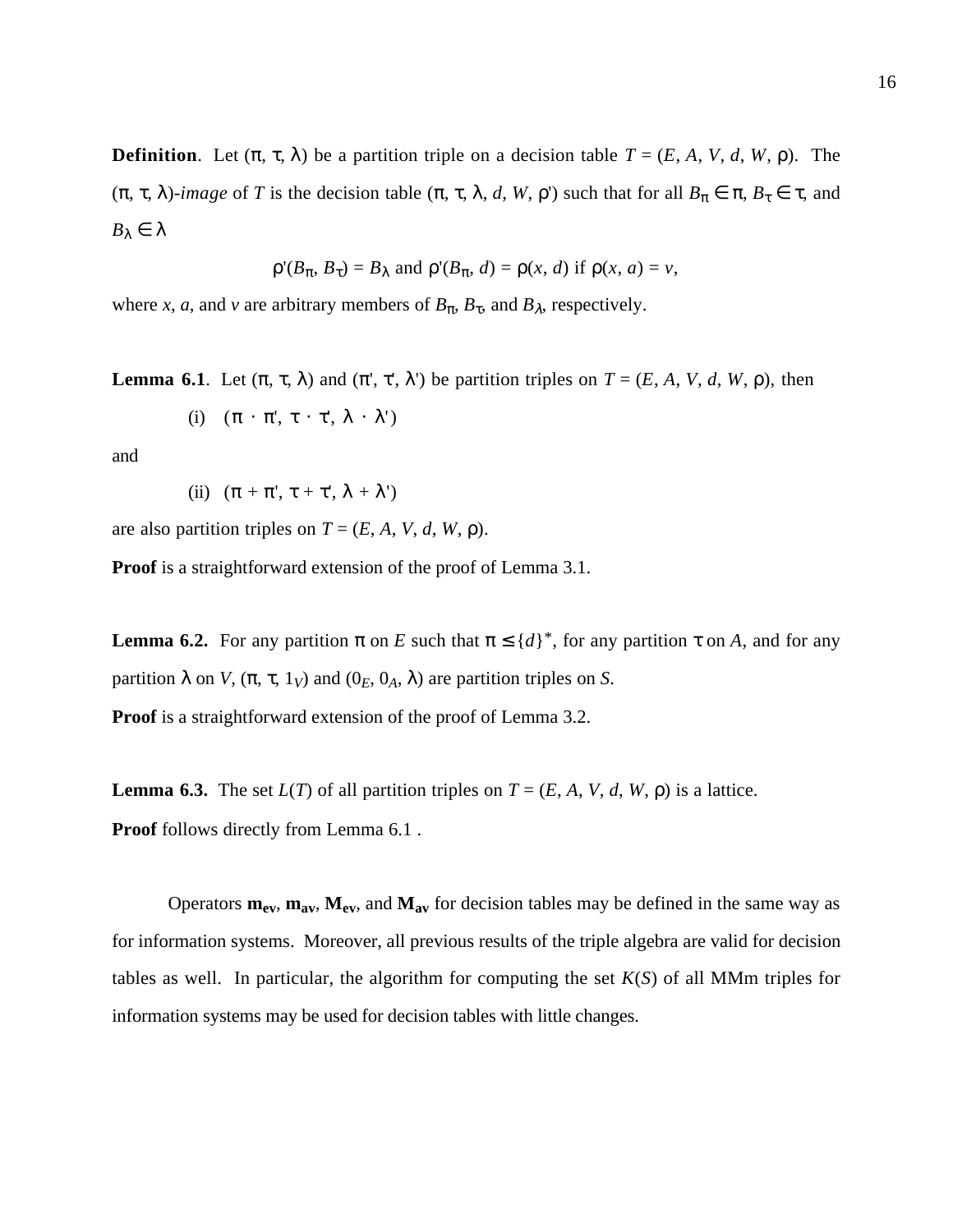# **7. Applications—An Example**

There are many possible applications of the theory presented. In any area where information systems or decision tables are used, the obvious benefits of simplification can be utilized. One of the evident areas of applications is relational data bases. Another area, less evident, is machine learning from examples.

Reduction of input data sets in machine learning from examples may be considered a kind of preprocessing. Other known approaches to preprocessing of input data in machine learning include selecting the most representative examples [6, 7] and a kind of refinement [10].

Let us illustrate the application of partition triple theory to machine learning from examples using the example of input data in the form of a decision table from Table 4.

Using machine learning system LERS [2], the following rules were induced:

(Quantitative, Excellent) & (Reading, Excellent)  $\rightarrow$  (Admission, Accept),

|                | <b>Attributes</b> |                  |                  |                  | Decision         |           |
|----------------|-------------------|------------------|------------------|------------------|------------------|-----------|
|                | Quantitative      | Analytical       | Advanced         | Grammar          | Reading          | Admission |
| $X_1$          | High              | <b>Excellent</b> | High             | Excellent        | <b>Excellent</b> | Accept    |
| $x_2$          | <b>Excellent</b>  | High             | <b>Excellent</b> | High             | High             | Accept    |
| $X_3$          | <b>Excellent</b>  | High             | <b>Excellent</b> | High             | <b>Excellent</b> | Accept    |
| $X_4$          | High              | <b>Excellent</b> | Medium           | <b>Excellent</b> | High             | Accept    |
| X <sub>5</sub> | <b>Excellent</b>  | High             | Low              | High             | <b>Excellent</b> | Accept    |
| $X_6$          | <b>Excellent</b>  | High             | Medium           | Medium           | Low              | Reject    |
| $X_7$          | High              | <b>Excellent</b> | Low              | Low              | Medium           | Reject    |
| $X_8$          | Low               | Medium           | Medium           | <b>Excellent</b> | High             | Reject    |
| X <sub>9</sub> | Medium            | Low              | Low              | High             | <b>Excellent</b> | Reject    |

Table 4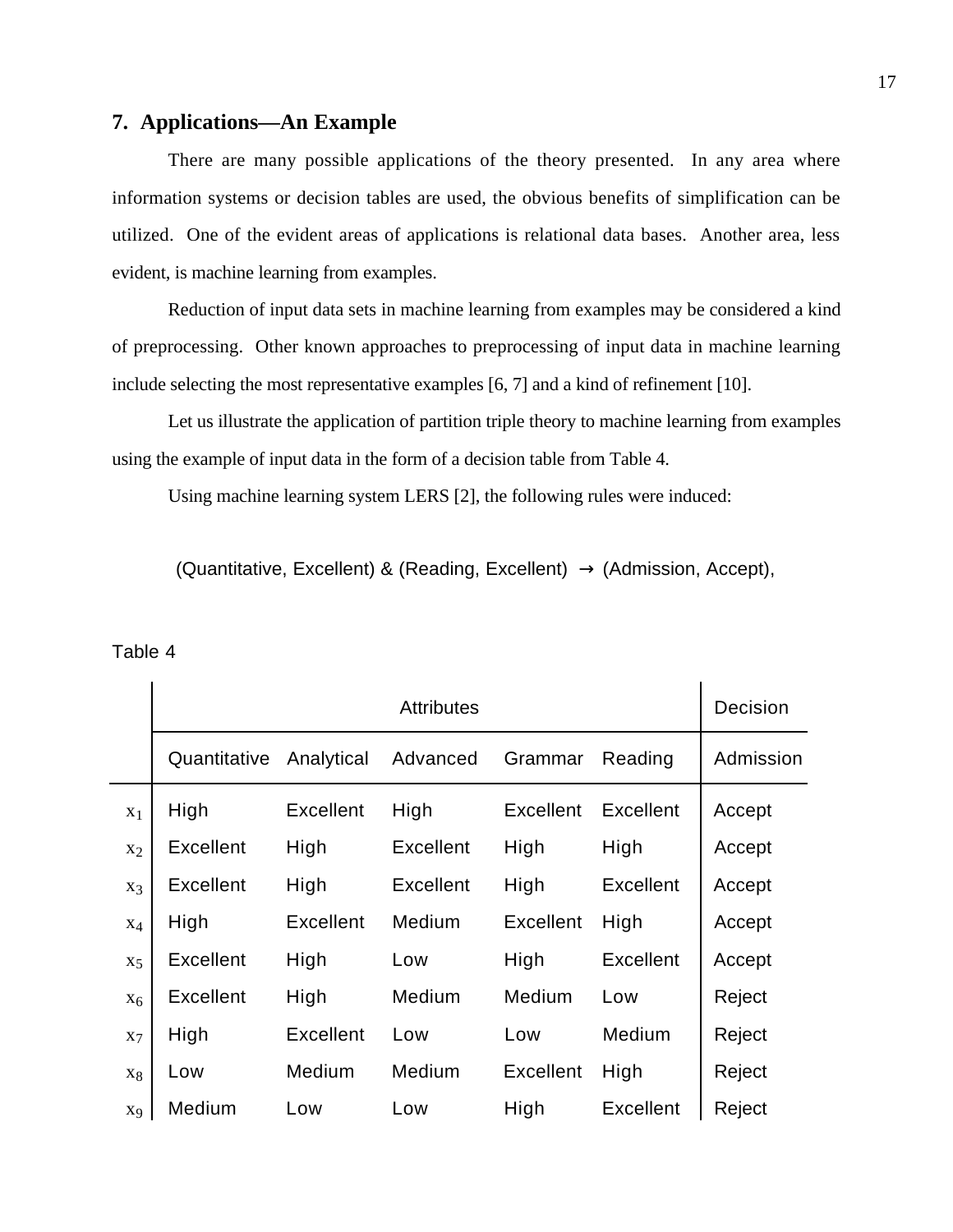(Grammar, Excellent) & (Quantitative, High)  $\rightarrow$  (Admission, Accept), (Advanced, Excellent)  $\rightarrow$  (Admission, Accept), (Grammar, Medium)  $\rightarrow$  (Admission, Reject), (Grammar, Low)  $\rightarrow$  (Admission, Reject),  $(Quantitative, Low) \rightarrow (Admission, Reject),$ (Quantitative, Medium)  $\rightarrow$  (Admission, Reject).

One of the partition triples of the decision table from Table 4 is

({{*x*1, *x*2, *x*3}, {*x*4, *x*5}, {*x*6, *x*7}, {*x*8, *x*9}},

{{Quantitative, Analytical}, {Advanced}, {Grammar, Reading}},

{{Excellent, High}, {Medium, Low}}).

After assigning new names for the blocks of attributes and for the blocks of attribute values, the corresponding reduced decision table is presented in Table 5.

The rules induced by LERS from the reduced decision table are:

```
(Aptitude, Above_avg) & (Language, Above_avg) \rightarrow (Admission, Accept),
   (Aptitude, Below_avg) \rightarrow (Admission, Reject),
  (Language, Below_avg) \rightarrow (Admission, Reject).
```
#### Table 5

|                |           | Decision  |           |           |
|----------------|-----------|-----------|-----------|-----------|
|                | Aptitude  | Advanced  | Language  | Admission |
| X <sub>1</sub> | Above_avg | Above_avg | Above_avg | Accept    |
| $X_4$          | Above_avg | Below_avg | Above_avg | Accept    |
| $X_6$          | Above_avg | Below_avg | Below_avg | Reject    |
| $X_{8}$        | Below_avg | Below_avg | Above_avg | Reject    |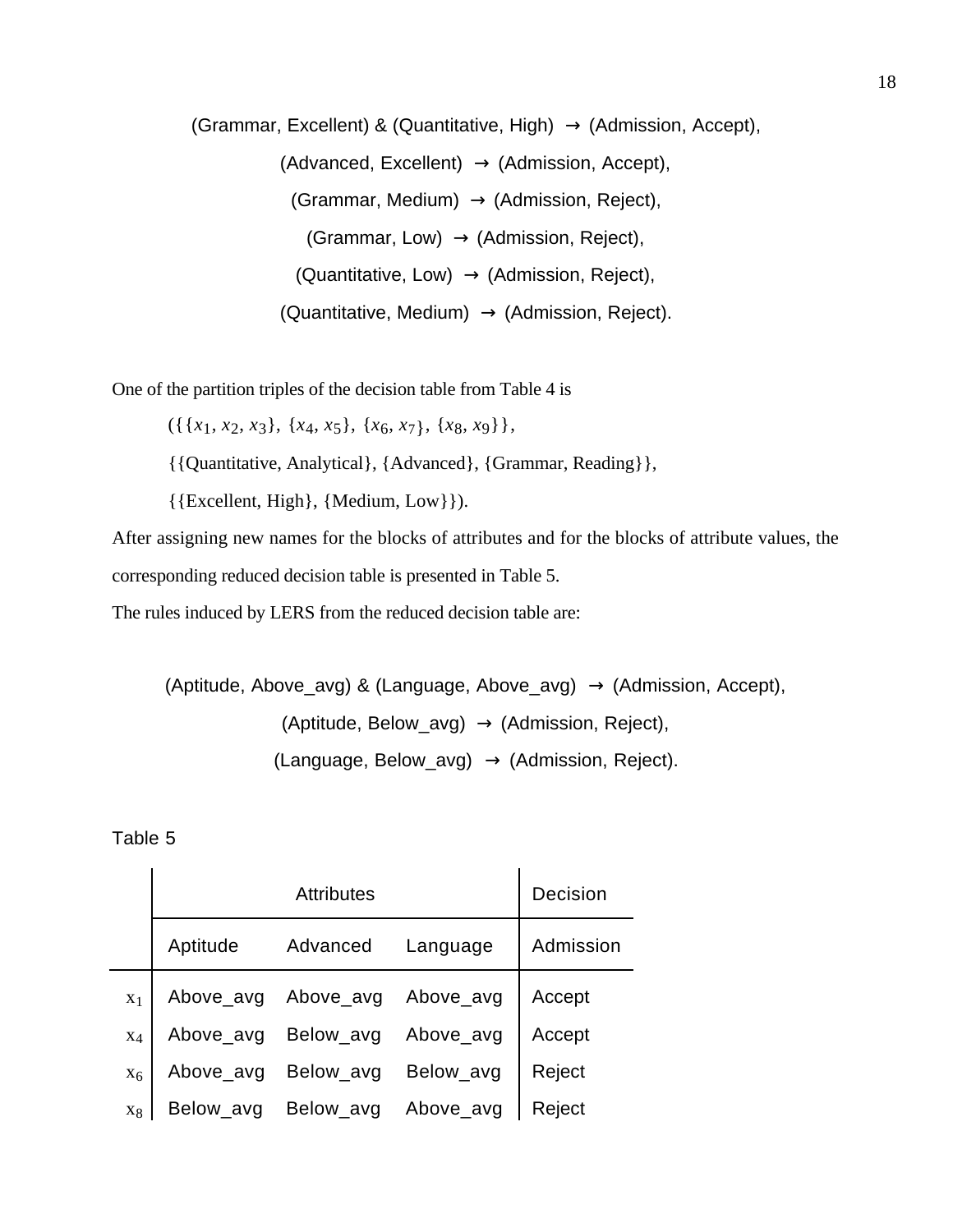The above set of rules represents exactly the same knowledge as the set of rules induced from the original decision table, yet this set is much simpler and more evident.

### **8. Conclusions**

The theory of partition triples of data sets is presented in the paper mostly for information systems, resembling relational databases. However, all results, with respective changes, are valid for decision tables as well. The theory may be used in an obvious way—for computing simpler data sets, while preserving the structure of the original data sets. The main idea is to compute the set *K* of all MMm triples of a data set. Any partition triple may be computed from a suitable member of *K* by refining the first two partitions and coarsening the third partition. The theory is illustrated by an example of application from the area of machine learning, showing that induced rules from the simplified data are more evident.

The disadvantage of the presented algorithms is their computational complexity. In general, the worst case time computational complexity for the algorithms to compute all MMm partitions is exponential. Therefore, new, less complex algorithms should be developed, producing only some partition triples, perhaps even only one good partition triple.

### **Acknowledgement**

The authors thank the anonymous referee for many valuable comments on the presentation.

### **References**

1. J. W. GRZYMALA-BUSSE, On the reduction of instance space in learning from examples, *in* "Proceedings, 5th International Symposium on Methodologies for Intelligent Systems, Knoxville, TN, October 1990", North Holland, New York, pp. 388–395.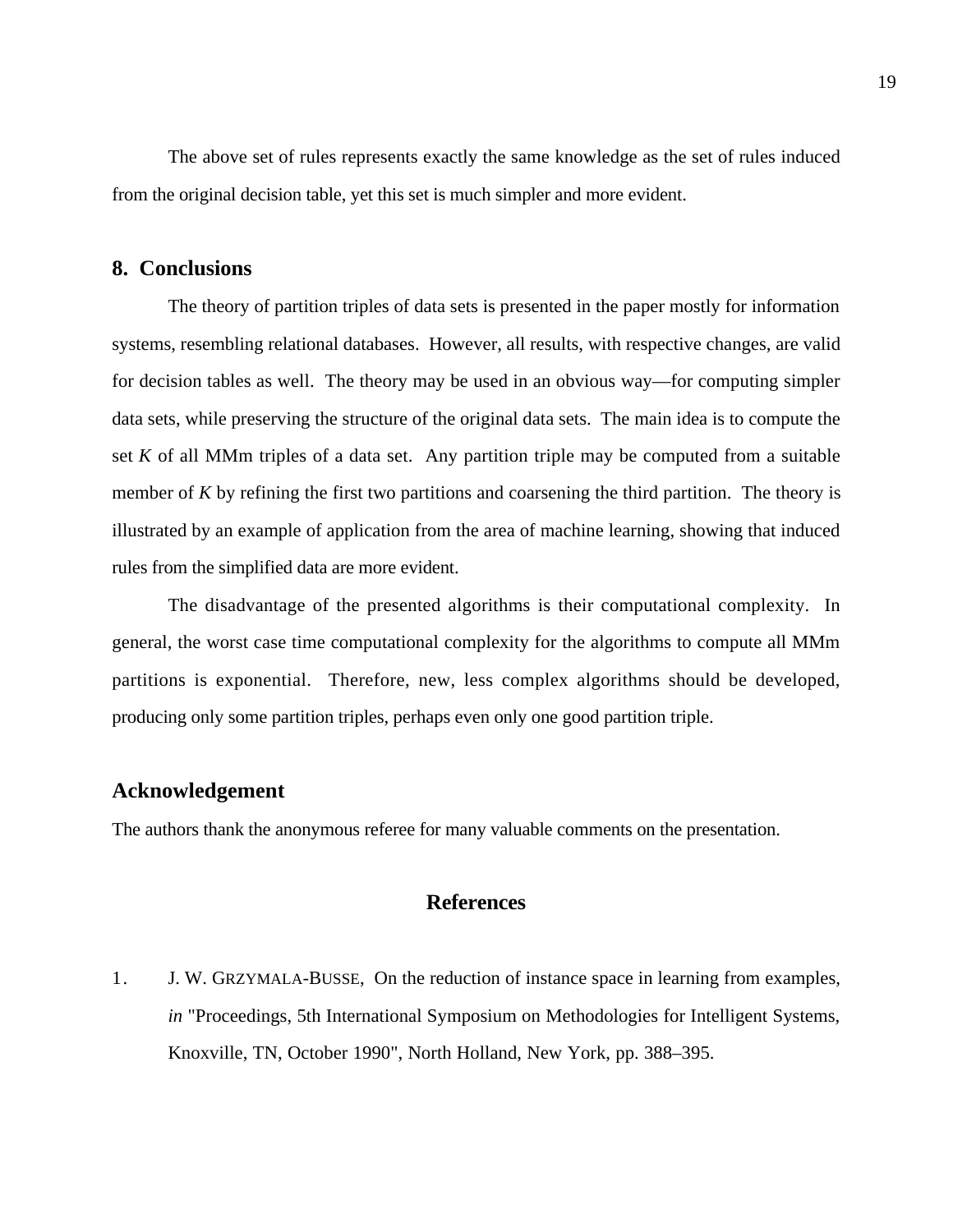- 2. J. W. GRZYMALA-BUSSE, LERS—A system for learning from examples based on rough sets, *in* "Intelligent Decision Support. Handbook of Applications and Advances of the Rough Set Theory", R. Slowinski (ed.), Kluwer Academic Publishers, Dordrecht, The Netherlands, 1992, pp. 3–18.
- 3. J. W. GRZYMALA-BUSSE AND S. THAN, Reduction of instance space in machine learning from examples, *in* "Proceedings, 5th International Symposium on Artificial Intelligence, Cancun, Mexico, December 1992", pp. 303–309.
- 4. J. W. GRZYMALA-BUSSE AND S. THAN, Data compression in machine learning applied to natural language, *Behavior Research Methods, Instruments, & Computers* **25** (1993), 318–321 .
- 5. J. HARTMANIS AND R. E. STEARNS, "Algebraic Structure Theory of Sequential Machines", Prentice-Hall, Inc., Englewood Cliffs, NJ, 1966.
- 6. D. KIBLER AND D. W. AHA, Learning representative exemplars of concepts: An initial case study, *in* "Proceedings, 4th International Workshop on Machine Learning, Irvine, CA, June 1987", pp. 24–30.
- 7. R. S. MICHALSKI AND R. L. CHILAUSKY, Knowledge acquisition by encoding expert rules versus computer induction from examples: A case study involving soybean pathology, *Int. J. Man-Machine Studies* **12** (1980), 63–87.
- 8. Z. PAWLAK, Rough sets, *Int. J. Computer and Information Sci.*, **11** (1982), 341–356.
- 9. Z. PAWLAK, Rough classification, *Int. J. Man-Machine Studies* **20** (1984), 469–483.